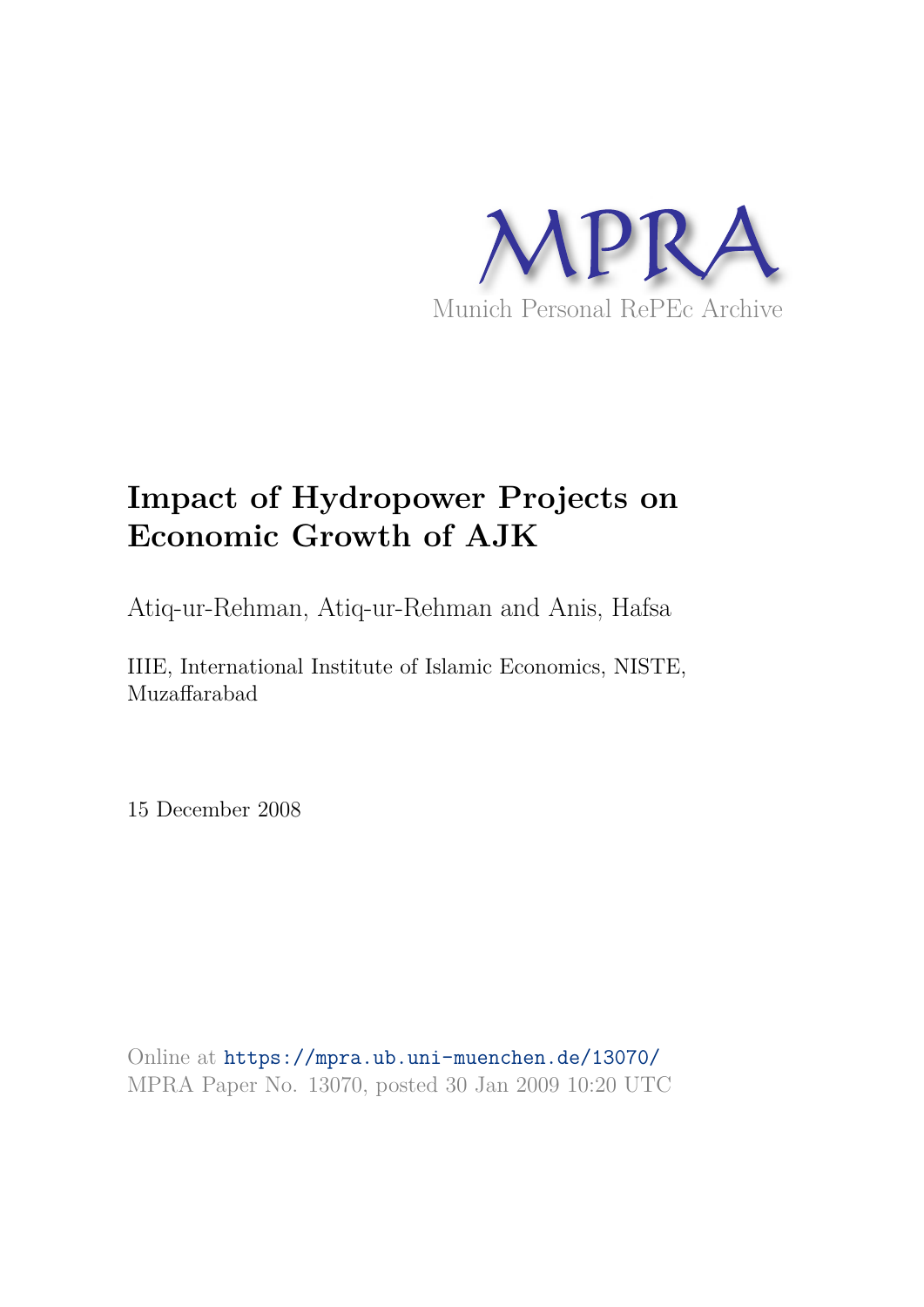# Impact of hydropower Projects on Economic Growth of AJK

Atiq-ur-Rehman\*

E-mail: ateeqmzd@yahoo.com International Institute of Islamic Economics, International Islamic University, Islamabad Hafsa Anis NISTE, Muzaffarabad May 2008

## Abstract

According to official estimates, territory of Azad Jammu & Kashmir has a potential to generate about 4600 MW of hydroelectricity, the cheapest source of energy. Total deficit in energy Pakistan is facing these days is about 5000 MW. So, only AJK can fulfill more than 90% of deficit of now demanded energy for entire country. Beside this direct and explicit advantage of hydropower projects to power sector, these projects may be extremely useful in improving many economic and social indicators at local and national level. Many socioeconomic indicators reveal that Azad Kashmir is there is huge gap in development level of AJK and National level. Development of power sector is extremely important to fill this gap. In this paper, we analyze effect of possible implementation of these projects on various economic and social sectors at local and national level. We discuss the obstacles in implementation of projects and recommendations are given at the end-

------------------------------------------------

<sup>\*</sup> Correspondence address: Room No. F-11, Kuwait Hostel, IIU old campus, Islamabad Cell No. +92-334-5336263, +92-300-5569022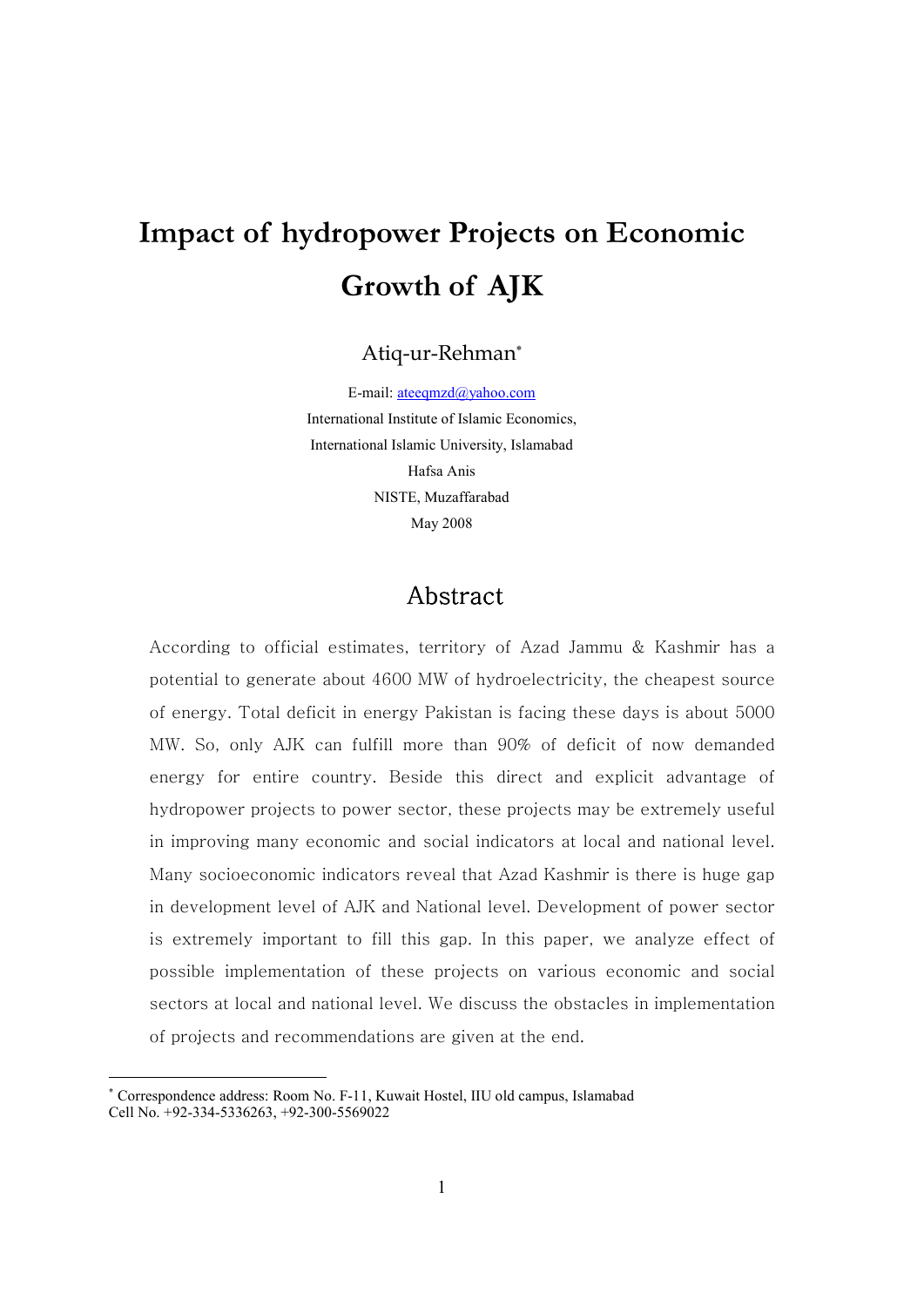## 1. Introduction

Share of Azad Jammu and Kashmir<sup>1</sup> to the population of Pakistan is about 2.4% but share in national output (GDP) is just  $1.5\%$ <sup>2</sup>. The reason for this low performance is not lack of economic potential rather it is under-utilization of potential resources. One example of such under utilization is power sector. The current power crisis that Pakistan is facing is due to deficit of about 5000  $MW^3$  and according to the official figures, in AJK, there is potential of production of 4635 MW of electricity<sup>4</sup> of, which is, if utilized efficiently, sufficient to meet energy requirement in current crisis faced by entire Pakistan. One of the major problems entire world is facing is provision of energy for household, industry and transport etc. In this scenario it will be a bad luck of nation if it remains unable to efficiently utilize available power potential.

Present study highlights two important points that are worth thinking but failed to get due attention of intelligentsia so far. First, for AJK, conventional sources of economic activities are insufficient to provide basis for sustainable future economic activities. These resources suffer lack of physical resource input, and little improvement is possible in these sectors under the constraints of inputs whereas in power sector, AJK has so called comparative advantage. Second, we argue that investment in power sector carries some benefits which other types of investments do not have. Power sector is a stimulator for economic activities and hydroelectric projects (HEP) can do this job more efficiently.

Investment in power sector carries some benefits which other types of investments do not have. In fact overall performance of economy depends on performance of power sector and no industry can be efficiently run without having good power infrastructure. Hydroelectric power projects, as we shall discuss, carry more plus points than other power

<sup>&</sup>lt;sup>1</sup> Official Website of Planning and Development Department, Govt. of AJK

<sup>&</sup>lt;sup>2</sup> Annexure 1, Economic Assessment of Quake-hit Areas, 2005

<sup>&</sup>lt;sup>3</sup> Investor information guide, Board of investment, Govt. of Pakistan; the documented estimate is 5529 MW energy demand by 2009-10.

<sup>&</sup>lt;sup>4</sup> Hydel power potential, Private Power infrastructure Board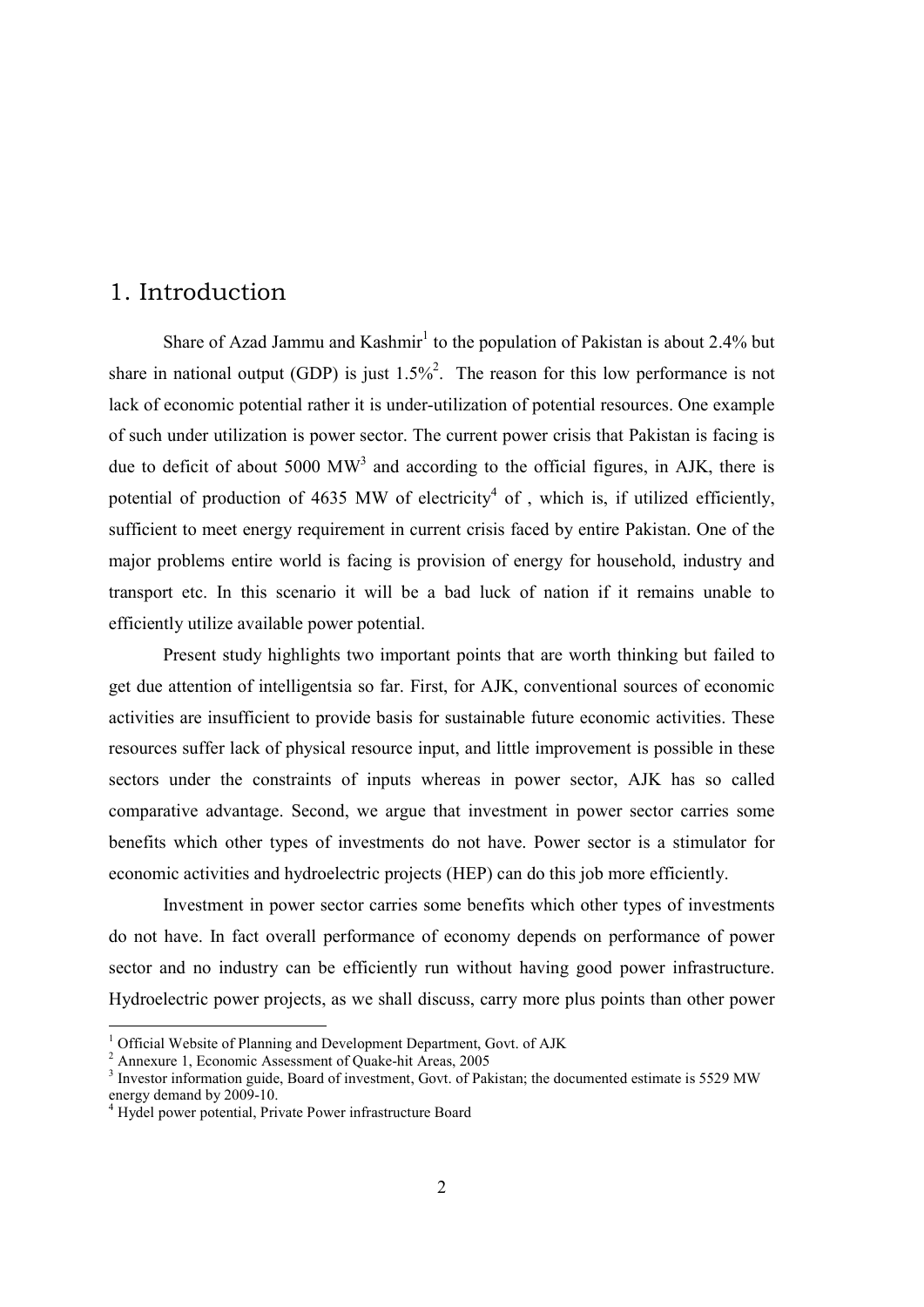generation projects because of various reasons. HEP carries low cost of production, less environmental problems and is a sustainable source of energy; therefore it should be preferred over other sources of consumable energy.

Beside direct benefit to power sector, implementation of a hydroelectric project (HEP) may carry extensive benefit for many economic, social and environmental indicators at local and national level. Unfortunately, detail study of these impacts did not achieved due attention of researchers and academicians so far. For Azad Kashmir, importance of such projects is further more important due to certain factors which we shall discuss briefly. To understand how an HEP effects economic indicators, consider the effect of possible construction of a tunnel etc. for power project on employment. Multiple mechanisms can be identified through which, such a project effect employment level (with some mechanisms not presents in usual investments). First mechanism is direct creation of employment opportunities of worker on the project. Secondly purchase and communication of construction material will generate further employment opportunities in industries and transportation. Third mechanism is increased employment opportunities due to multiplier effect of increased expenditures. Increased power production will create more opportunities for new industries i.e. fourth mechanism to generate employment. Moreover hydroelectricity is the cheapest source of energy among entire sources and provision of cheap electricity to industry may create surplus revenue for the firms which may further enhance investment which in-turn create further employment. This is fifth mechanism through which an HEP effects employment. Many other economic and social indicators are related to such projects either directly or indirectly. Sectors like infrastructure, agriculture etc. have direct or indirect dependence on HEP. This paper is aimed to create due interest of researchers and policy makers in (i) further analysis of possible cost and benefits of such projects and (ii) motivate them to struggle for practical steps toward implementation of projects. We have tried to use maximum facts and figures in our analysis but due to lack of similar studies, too little data is available for the analysis. In this situation, reliance on qualitative discussion is inevitable. A non-technical discussion on power-lead growth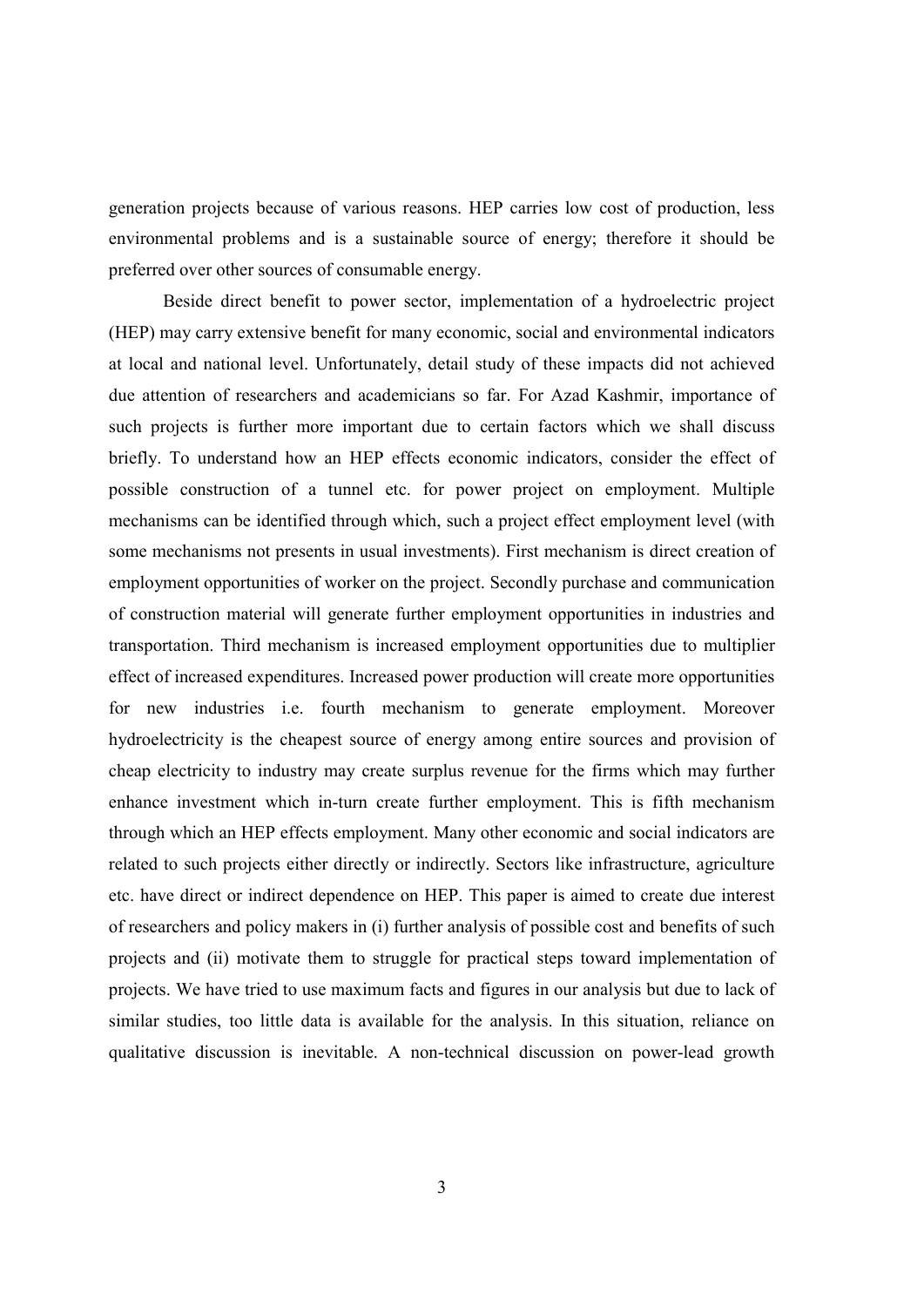possibilities in various sector including output, energy, employment, infrastructure, agriculture, industry, human development, forests, tourism and education is presented.

Rest of study is organized as follows: In section 2, we review economic conditions in AJK, compare socioeconomic for AJK with National indicators and discuss how much the conventional sources of economic activities can contribute in future development. In section 3, we discuss growth possibilities due to improvement in power sector. In section 4, we discuss some obstacles in practical implementation of hydroelectric projects. Section 5 consists of conclusion and recommendations.

## 2. Economic conditions and the basis of sustainable development and in Azad Jammu & Kashmir

Potential sites for hydroelectric project are located in Punjab, NWFP, Northern Areas and AJK, and most of our analysis is valid for any site where HEP can be implemented, but our special focus is AJK. One reason for this is the speculation that no other sector of economy cannot provide basis for long term development planning in Azad Kashmir

Existing major ingredients of AJK economy are agriculture, forestry and live stock etc. But, as we will present, there are certain reasons to believe that these sources cannot provide basis for sustainable development in future. However, when supported by strong power sector infrastructure, these economic sectors can help in improvement of economic condition of AJK, whereas power sector growth is much helpful for growth in these sectors (agriculture, livestock and forestry) as well.

Below we present some socioeconomic indicators which will help in understanding true worth of our analysis. Than we will show that to improve these indicators, some revolutionary innovation is necessary and perhaps promotion of HEP is most suitable innovation.

AJK is divided into 8 administrative units (Districts); key figures about these units are presented in Table 1. Now, as we presented in the introduction, per capita output of AJK is much less than that of Pakistan. Moreover the distribution of resources is uneven in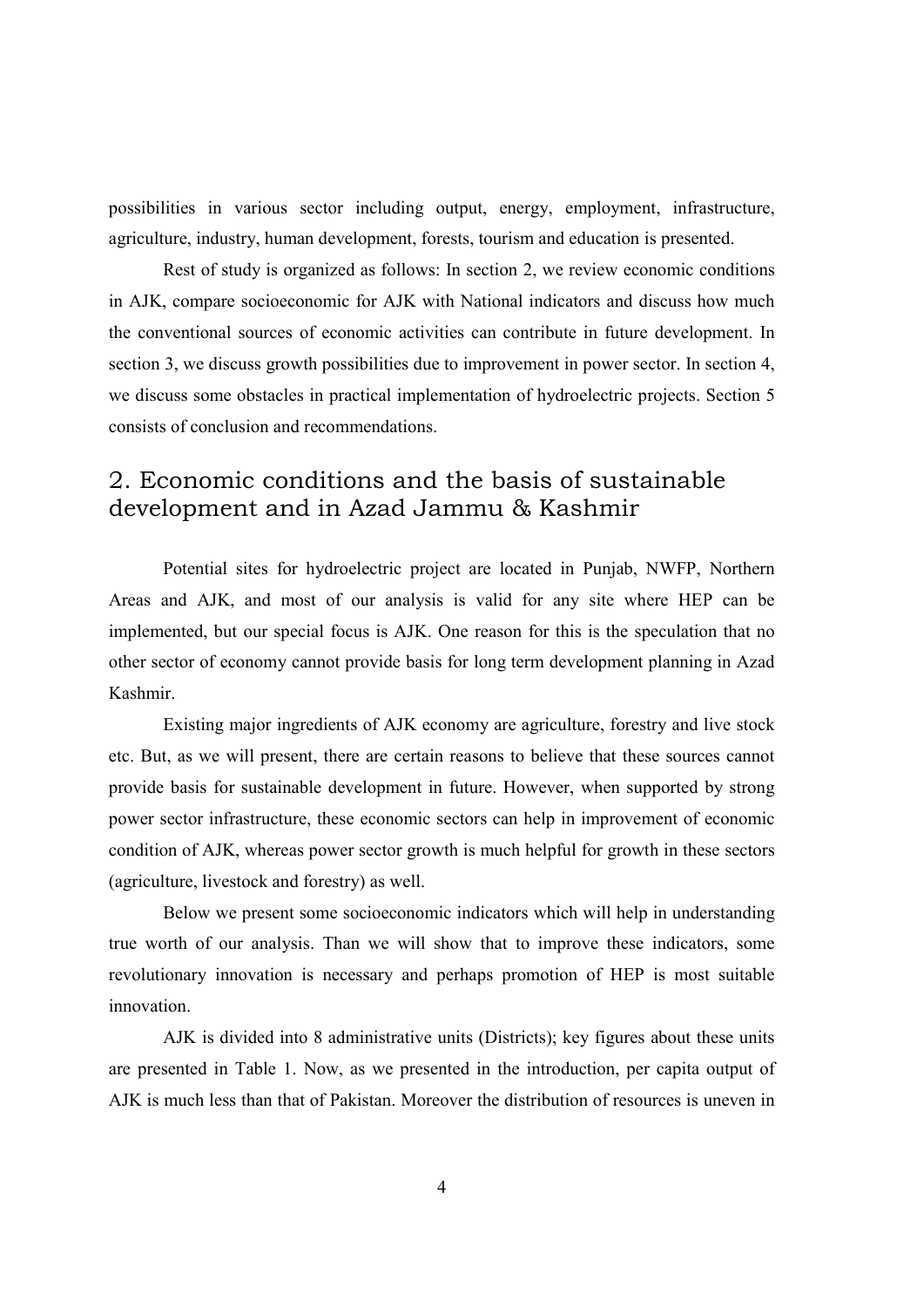| AJK. Mirpur, is perhaps most advanced Dist. of Azad Kashmir followed by Kotli and most |
|----------------------------------------------------------------------------------------|
| underdeveloped are Dist. Neelum, and Rural area of Dist. Muzaffarabad.                 |

| Size in Azad Kashmir |                            |                          |       |               |          |                                          |
|----------------------|----------------------------|--------------------------|-------|---------------|----------|------------------------------------------|
| <b>District</b>      | Area<br>(Km <sup>2</sup> ) | Population<br>(Millions) |       | (Persons/     |          | Density 2006, Growth rate Household size |
|                      |                            | 1998                     | 2006  | $\text{Km}^2$ |          |                                          |
| Muzaffarabad         | 2496                       | 0.620                    | 0.770 | 307           | 2.80 %   | 7.1                                      |
| Neelum               | 3621                       | 0.126                    | 0.159 | 42            | 2.80 %   | 7.1                                      |
| Mirpur               | 1010                       | 0.334                    | 0.395 | 391           | $2.09\%$ | 6.8                                      |
| <b>Bhimber</b>       | 1516                       | 0.302                    | 0.370 | 244           | 2.60%    | 6.7                                      |
| Kotli                | 1862                       | 0.563                    | 0.690 | 370           | 2.59 %   | 7.3                                      |
| Poonch               | 855                        | 0.411                    | 0.490 | 573           | 2.24 %   | 7.6                                      |
| Bagh                 | 1368                       | 0.393                    | 0.460 | 336           | 2.00 %   | 7.4                                      |
| Sudhnuti             | 569                        | 0.224                    | 0.262 | 460           | $1.99\%$ | 7.3                                      |
| Total                | 13297                      | 2.973                    | 3.596 | 270           | 2.41%    | 7.2                                      |

Figure 1 gives an idea of level of development in various areas of AJK. This figure presents percentage of households with electricity connection. As depicted in fig, most underdeveloped area is Dist. Neelum with only 22% houses electrified. Bagh, Sudhnoti and Muzaffarabad show almost equal level of development.

#### Fig 1: Percentage of households with Electricity Connections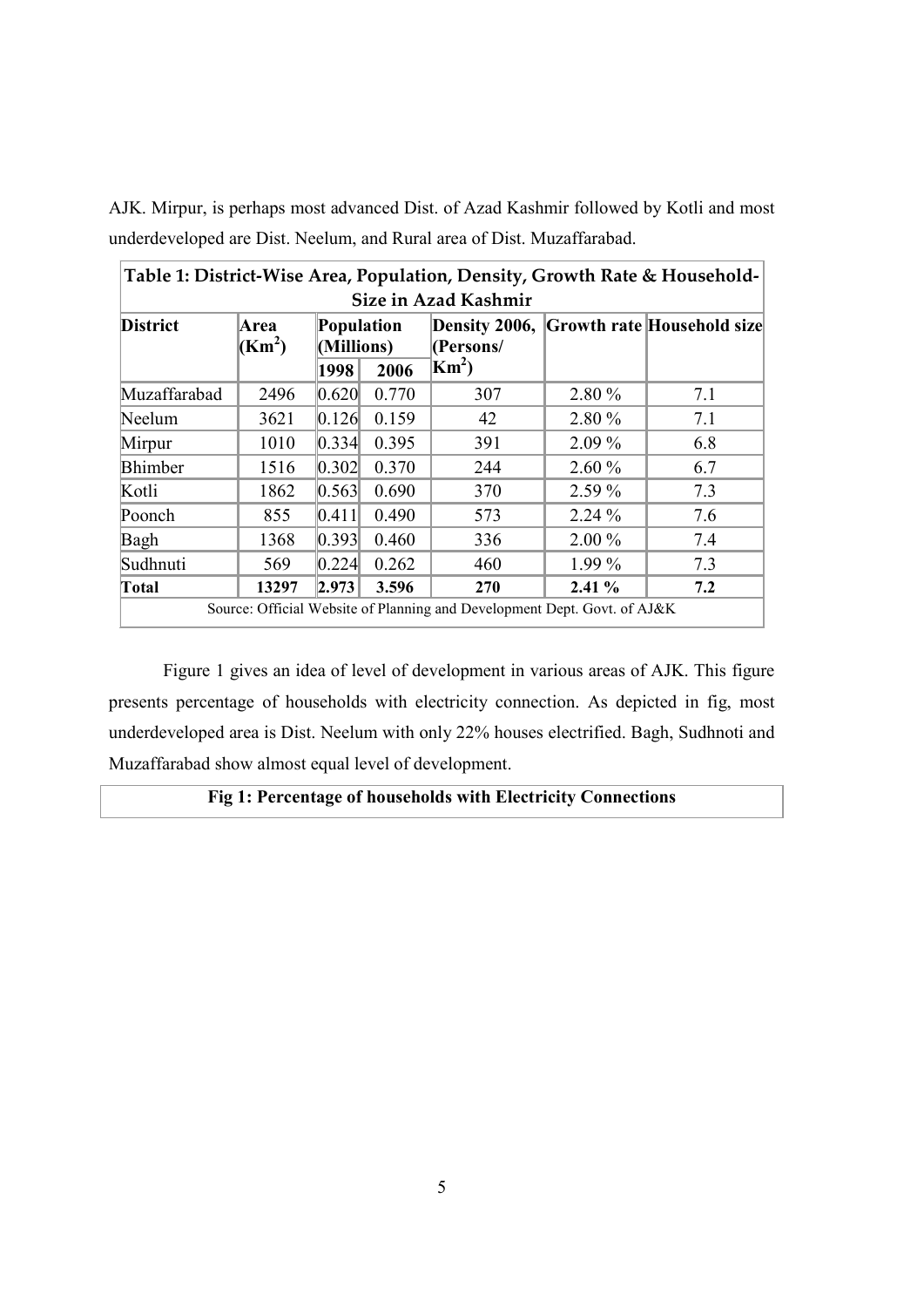

But again, inside these districts, the distribution is also unequal. Nakial sector of Dist. Kotli, Forward Kahota of Dist. Bagh, and Hattian sector of Dist. Muzaffarabad are significantly underdeveloped than other areas of same districts. There are certain areas and villages having no access to electricity and sharing very little to economic activities. To uplift economic activities at grass root level, planner should consider how these areas can be brought into network of economic activities. It is necessary for sustainable development planning to focus on these areas.

The level of development that we anticipate looking at the fig, is somewhat illusionary. There are some electrified areas with very low quality power infrastructure and having electricity for less than 50% of days. In some areas where micro hydro-projects are working, electricity is available for night, and cannot be utilized for commercial purposes. Many areas suffer absence of electricity for whole season of winters. So, the presence of electricity does not support any economic activity in the area. Some other socioeconomic indicators are reported below to depict level of development in AJK compared to national development indicators.

Table 2: Comparison of some Socioeconomic indicators for AJK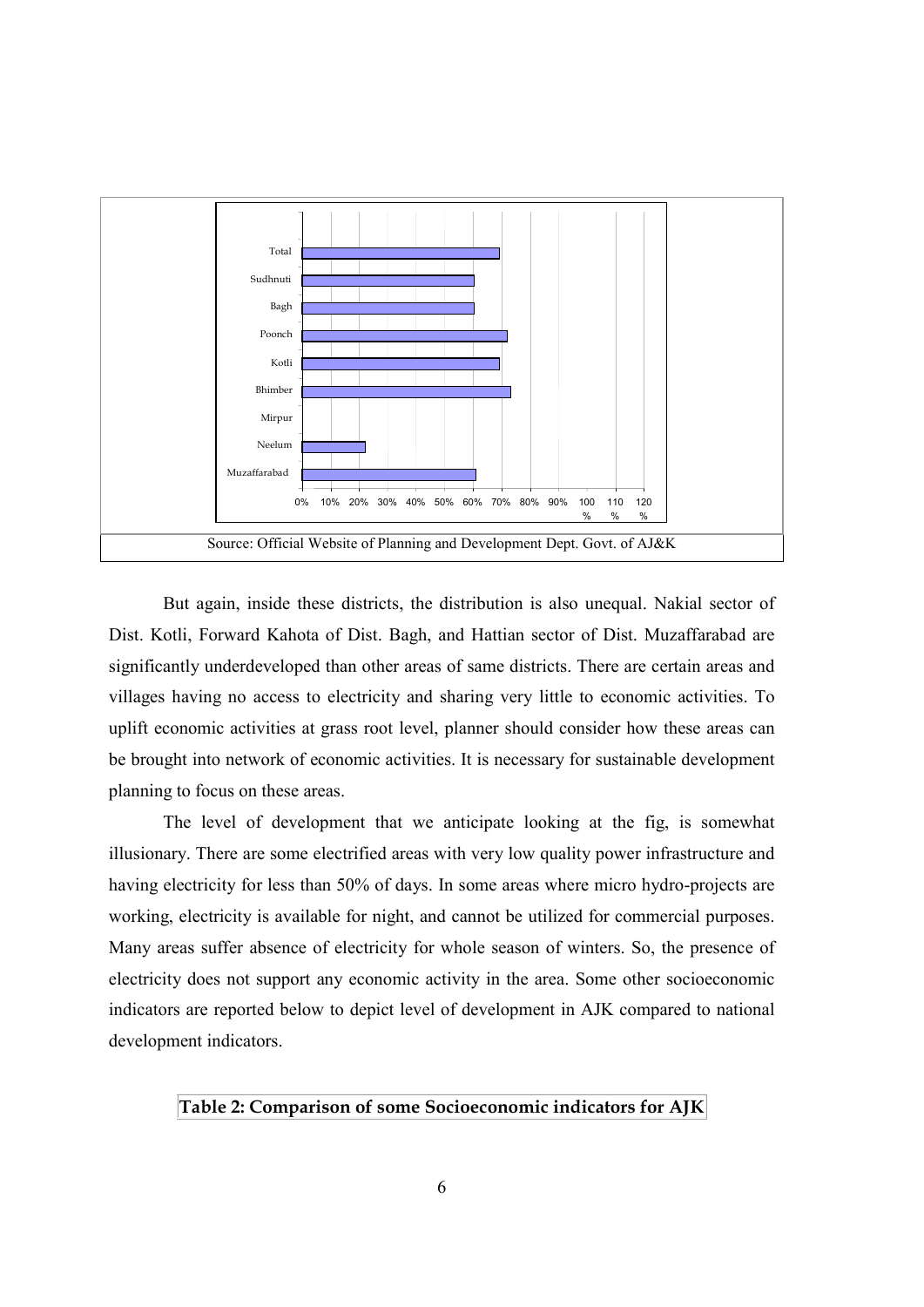| with National Indicators                                                 |                 |                      |  |  |
|--------------------------------------------------------------------------|-----------------|----------------------|--|--|
|                                                                          | AJ&K            | National             |  |  |
| Literacy                                                                 | 60%             | 53 %                 |  |  |
| Metalled Road (Per Sq. Km)                                               | 0.35            | 1.70                 |  |  |
| Per Capita Power Availability (kWh)                                      | 335             | N.A                  |  |  |
| Infant Mortality Rate (Per 1000 live                                     | 56              | 77                   |  |  |
| Births)                                                                  |                 |                      |  |  |
| Maternal Mortality Rate                                                  | 350 per 100,000 | 98 per 100,000 birth |  |  |
|                                                                          | births          |                      |  |  |
| Life Expectancy (Years)                                                  | 64              | 65                   |  |  |
| Population Per Hospital Bed                                              | 2092            | 1530                 |  |  |
| Population Per Doctor                                                    | 5650            | 1310                 |  |  |
| Full Immunization of Children Under                                      | 87%             | 87%                  |  |  |
| $0-11$ months                                                            |                 |                      |  |  |
| Primary Health Care Coverage                                             | 58 %            | 45%                  |  |  |
| Source: Official Website of Planning and Development Dept. Govt. of AJ&K |                 |                      |  |  |

The socioeconomic indicators reported here indicate that the conditions are worse in AJK compared to national indicators. In order to bring this area at a comparable level, much effort is needed. According to official planners, conventional sources of economic activities in rural population, which is 88% of total population, depends on forestry, livestock and agriculture.

But unfortunately, little improvement is possible in economic conditions by focusing on these sectors. The economic sectors that currently contribute to the output of AJK are agriculture, forestry and livestock. Agriculture and livestock sectors suffer lack of input necessary for growth whereas forests suffer sustainability and threatening environmental problems. As for as agriculture sector is concerned, following Table 3 gives us an idea of agriculture sector in AJK.

| Table 3: Agricultural Resource input in AJK                              |              |  |  |  |
|--------------------------------------------------------------------------|--------------|--|--|--|
| <b>Area Under Cultivation</b>                                            | 411270 Acres |  |  |  |
| Cultivated Area Per Family                                               | 1.43 Acres   |  |  |  |
| Cultivated Area Per Capita                                               | $0.19$ Acres |  |  |  |
| Estimated % of families holding farms                                    | 89%          |  |  |  |
| Average farm size<br>1.9 Acres                                           |              |  |  |  |
| Source: Official Website of Planning and Development Dept. Govt. of AJ&K |              |  |  |  |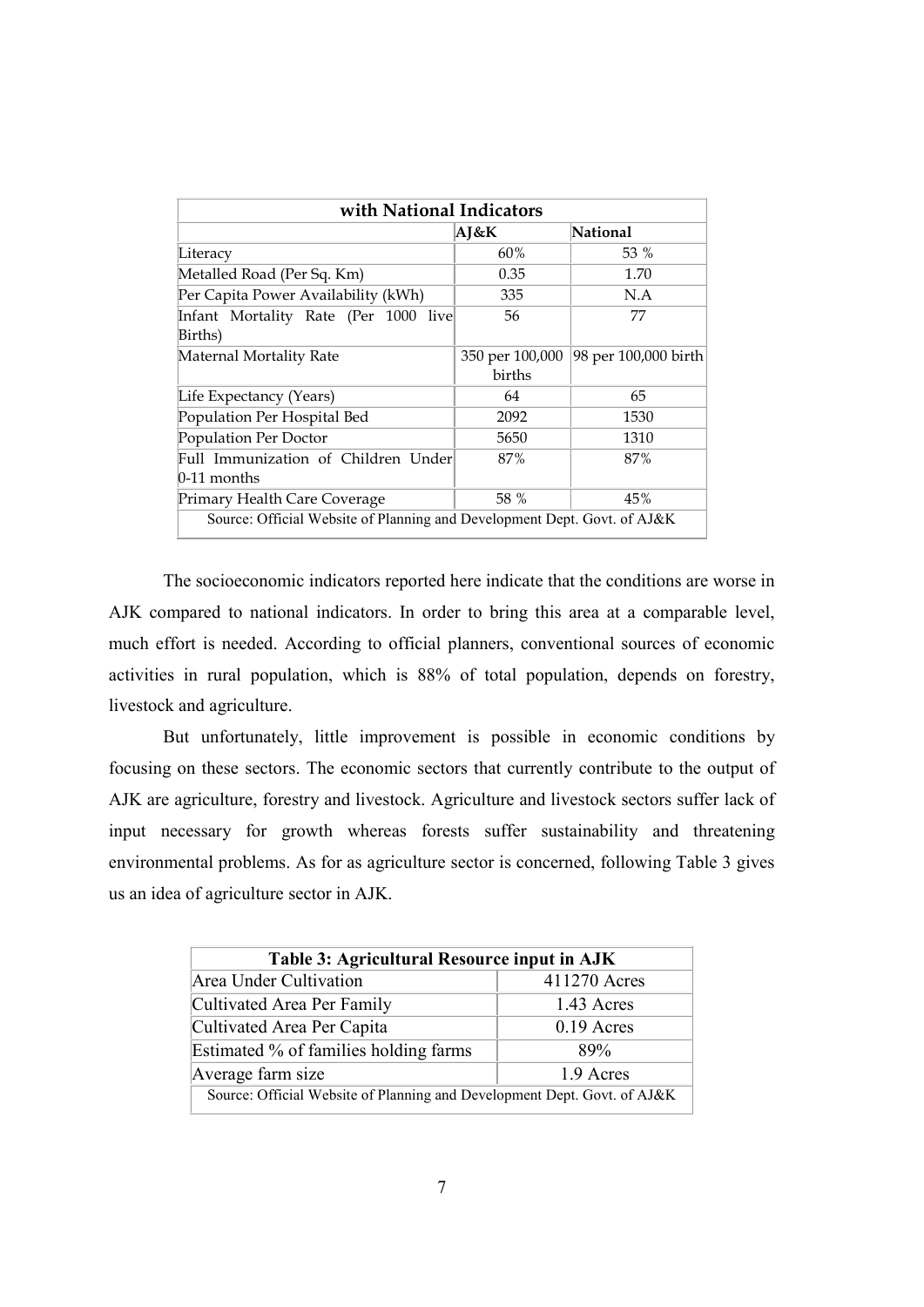With only 1.43 acre agricultural land per family, it would be over-optimistic to assume that agriculture sector can provide basis for sustainable development. Even if we assume productivity of land to be equal to land in Punjab, this quantity of land cannot provide livelihood to its owner for overall year. Most of area of AJK grows only one crop per year leading to half of the productivity that one would anticipate. Moreover, technology based methods of farming are not feasible e.g. one can not bring a tractor on the hill for sowing. Most of people, who declare themselves as farmer in official documents, have their side business. So, development planning needs to focus on some other sector.

Similarly, livestock and forests also suffer lack of necessary natural input. Following figures give us idea of prevailing situation in these two sectors.

| Table 4: Livestock and Forests           |          |            |  |  |  |
|------------------------------------------|----------|------------|--|--|--|
| resource input in AJK                    |          |            |  |  |  |
| Livestock                                |          |            |  |  |  |
|                                          | Total    | Per capita |  |  |  |
| Cattle                                   | 459225   | 0.127918   |  |  |  |
| <b>Buffaloes</b>                         | 457395   | 0.127408   |  |  |  |
| Goats                                    | 1026204  | 0.285851   |  |  |  |
| Sheep                                    | 199324   | 0.055522   |  |  |  |
| Poultry                                  | 3716095  | 1.035124   |  |  |  |
| Camels                                   | 828      | 0.000231   |  |  |  |
| Forests                                  |          |            |  |  |  |
| Total (Acres)                            | 1400000  |            |  |  |  |
| Per capita                               | 0.389972 |            |  |  |  |
| Source: Official Website of Planning and |          |            |  |  |  |
| Development Dept. Govt. of AJK           |          |            |  |  |  |

There is nothing debatable in that, in such a situation, forest and livestock sector too, cannot provide basis for sustainable development. The area under forests is too small to provide sound economic base for growing population. Moreover, the area under forest is decreasing rapidly and if it becomes basis of economic activities, it will decrease much rapidly. Sustainability of forests is facing serious threats by increasing population pressure.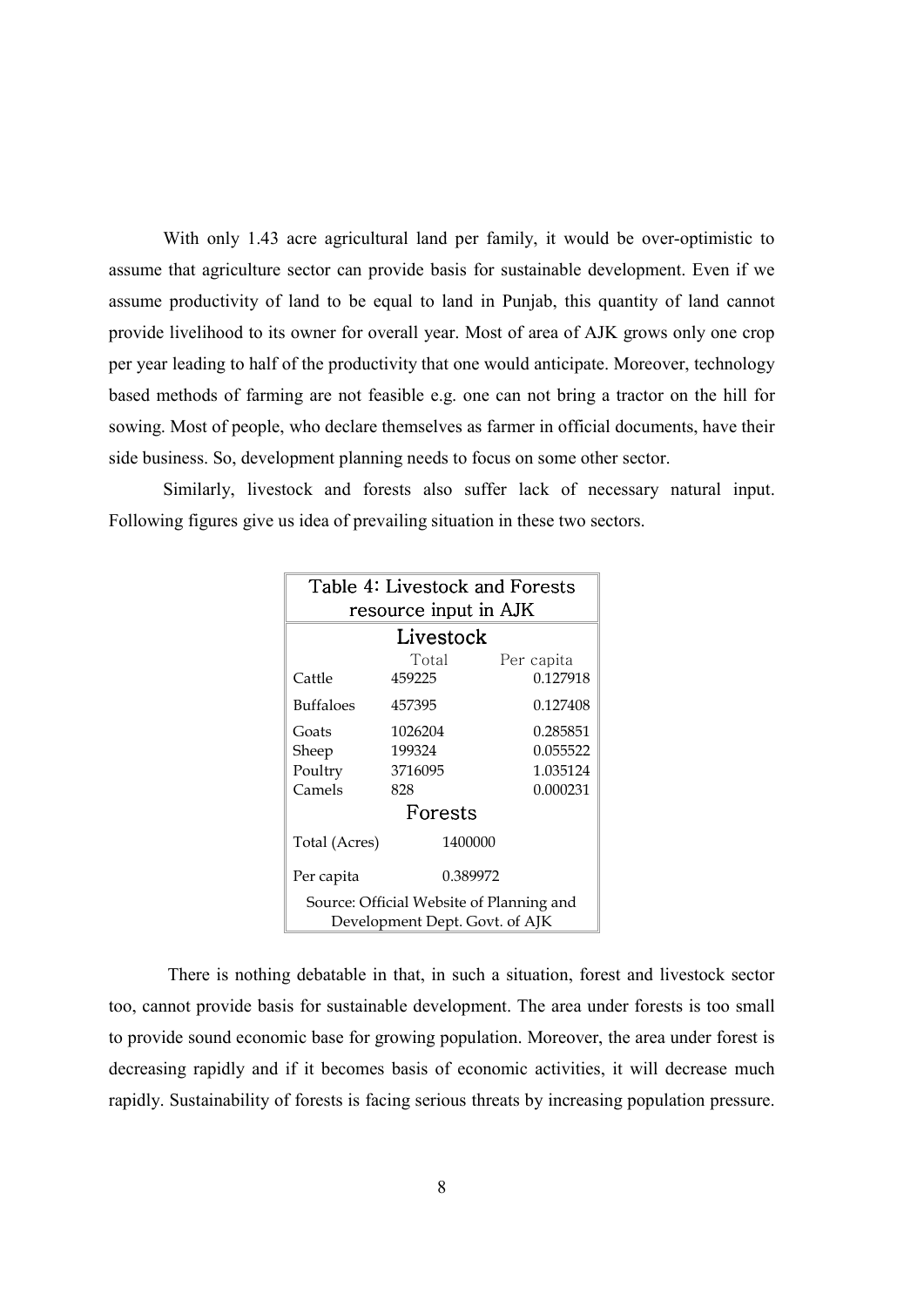Planning of sustainable development cannot rely on forests as a major contributor to economy. Similarly, livestock sector is also incapable of providing sound basis due to lack of input and due to geographical and climatic constraints. That is why these sectors contribute to 40% of household income<sup>5</sup>, and people involved in these businesses are also engaged in some side businesses e.g. people of snow covered often travel to Pakistan in winter to earn livelihood for their families. No doubt attempts can be made to improve conditions in these sectors, and these sectors can be made more efficient economically, but these sectors are incapable of supporting an emerging growing economy.

However, hydroelectricity is a source which is sustainable and can be helpful in improving many economic and social indicators. Future planning cannot ignore hydropower potential and we suggest that this should be major contributor to the sustainable development planning for the reasons we will present below. Development of hydropower sector can also be helpful in development of conventional sources of economic activities i.e. agriculture, forest and livestock sector. Our viewpoint is that, Azad Kashmir has so called comparative advantage in power sector and the state should specialize in this sector. Many other allied sector will grow automatically as a consequence of Power Sector Development.

## 3. Power-lead Growth Potential in AJK

In this section we will analyze impact of possible implementation of hydropower project on various social and economic indicators. We believe that it is only inertia that causes slow development in sustainable growth and if once it catches momentum; the same inertia will stop slowing down of development process. We will analyze power-lead growth possibilities in various sector including output, energy, employment, infrastructure, agriculture, industry, human development, forests, tourism and education. Since a major part of our analysis consists of our own views, we do not emphasis that our analysis must be true. We welcome comments, suggestions and advices from honorable academicians, experts, students and other audience. Focus of our analysis is on Azad Kashmir, but many

 $5$  Department of Planning and Development. Govt. of AJK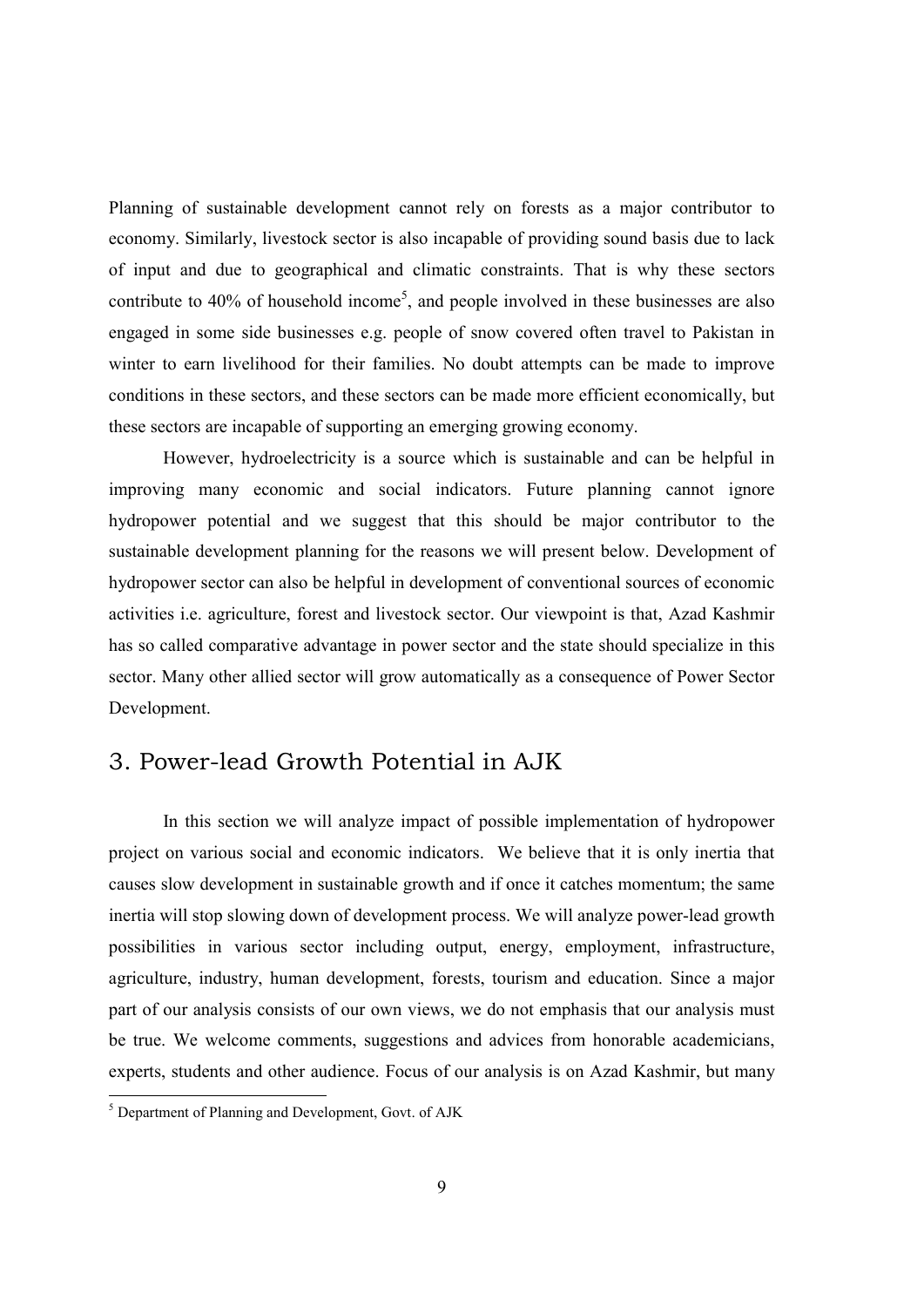views presented here are (at least in our thought) equally valid for other areas with similar features like Northern areas and NWFP.

According to Survey of Energy Resources (2004) by World Energy Council, with good planning and good management, hydropower is a catalyst for the sustainable improvement of people's lives. The integrated use of water and energy is an important component of sustainable development. Wherever suitable sites are available, hydropower offers the possibility to assist in meeting both of these basic human needs. In addition to water and energy security, well-conceived schemes can foster developments relating to better health services, increased agricultural productivity and environmental management.

The growth process has complex interlinked mechanism and growth in one sector stimulates growth in many other sectors.

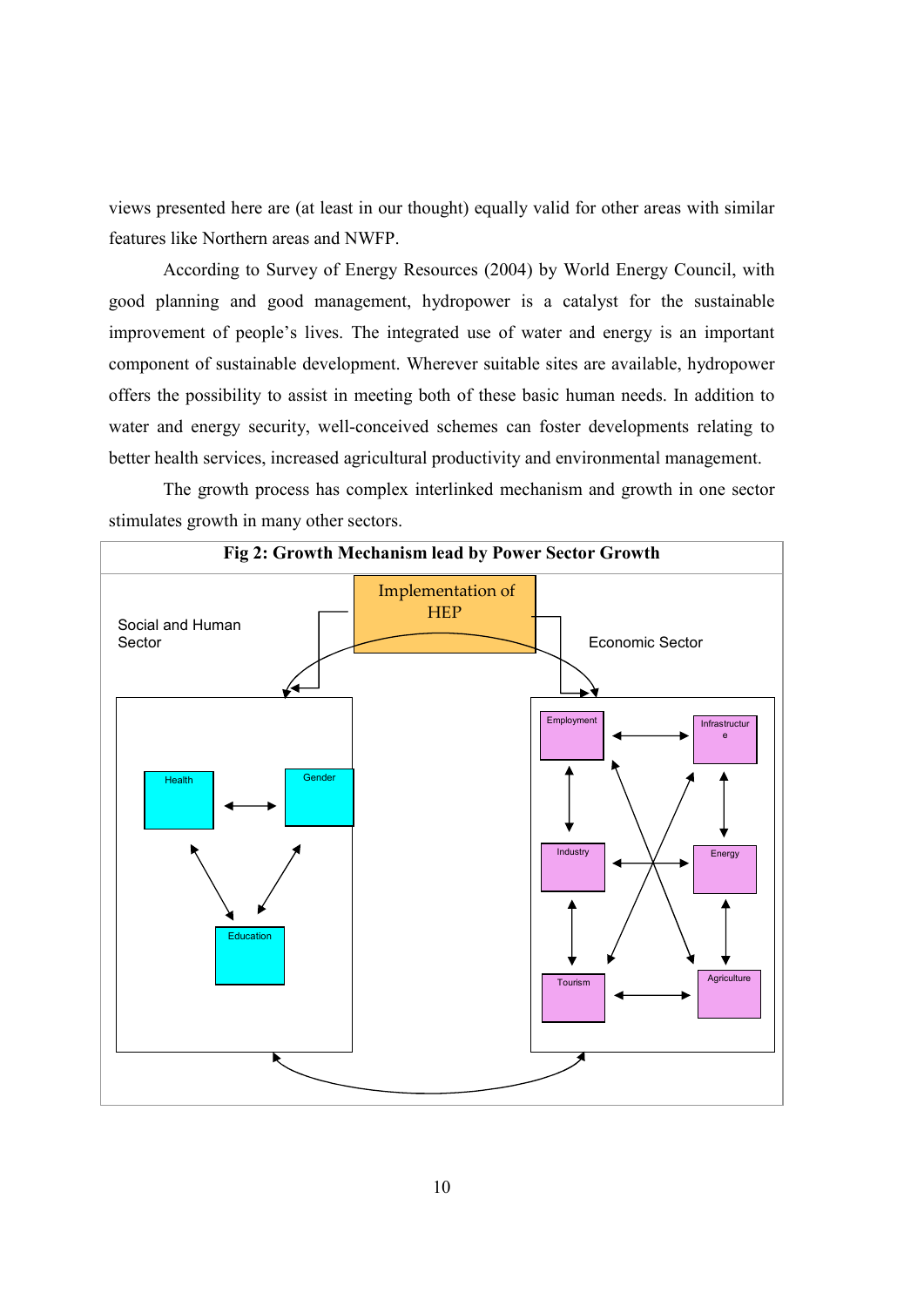Figure 2 illustrates how growth in one sector stimulates growth in many other sectors. For example, power sector development leads to development of physical infrastructure and development of infrastructure stimulates employment, tourism and industry simultaneously. Similarly, electricity provides a chance to chance to female to get a quality education at their doorstep, which they cannot get otherwise. So there is an improvement in education as well as in gender gap. Increased education creates health awareness which in turn improves health situation and again health improvement of female implies gender development. So, the process has circular dependency.

And investment in power sector directly stimulates growth in many sectors simultaneously, and each sector stimulates more than one sector and a chain of development stimulators emerges. It is quite difficult simultaneously analyze overall mechanism of this 'development fission', and hence analysis of individual sector growth is based on 'Ceteris Paribus' assumption.

#### Output

As we discussed in introduction, share of Azad Kashmir to national output is 1.5% whereas population share is 2.4% to population of Pakistan. Single most important contributor to this share in GDP is Mangla Project, by producing 1000 MW of electricity. Second significant contributor is Jagran Project with production of 32 MW of electricity. If we put these projects aside, share of rest of whole economy to national output is disappointing. But when we look at potential that AJK have, our belief in concern of Islam about scarcity is further strengthened. According to official figures, there is a potential of generating 4635 MW electricity in AJK. In identified (completed feasibility study) projects, major project are presented in table 5.

| Table 5: Identified Hydropower Potential in AJK<br>with capacity larger than 50 MW |                  |             |  |  |
|------------------------------------------------------------------------------------|------------------|-------------|--|--|
| S. No.                                                                             | Project Name     | Capacity MW |  |  |
| 1                                                                                  | Neelum Jehlum    | 969         |  |  |
| $\mathcal{D}$                                                                      | Kohala           | 600         |  |  |
| 3                                                                                  | Mangla Upraising | 300         |  |  |
|                                                                                    | Mahl             | 245         |  |  |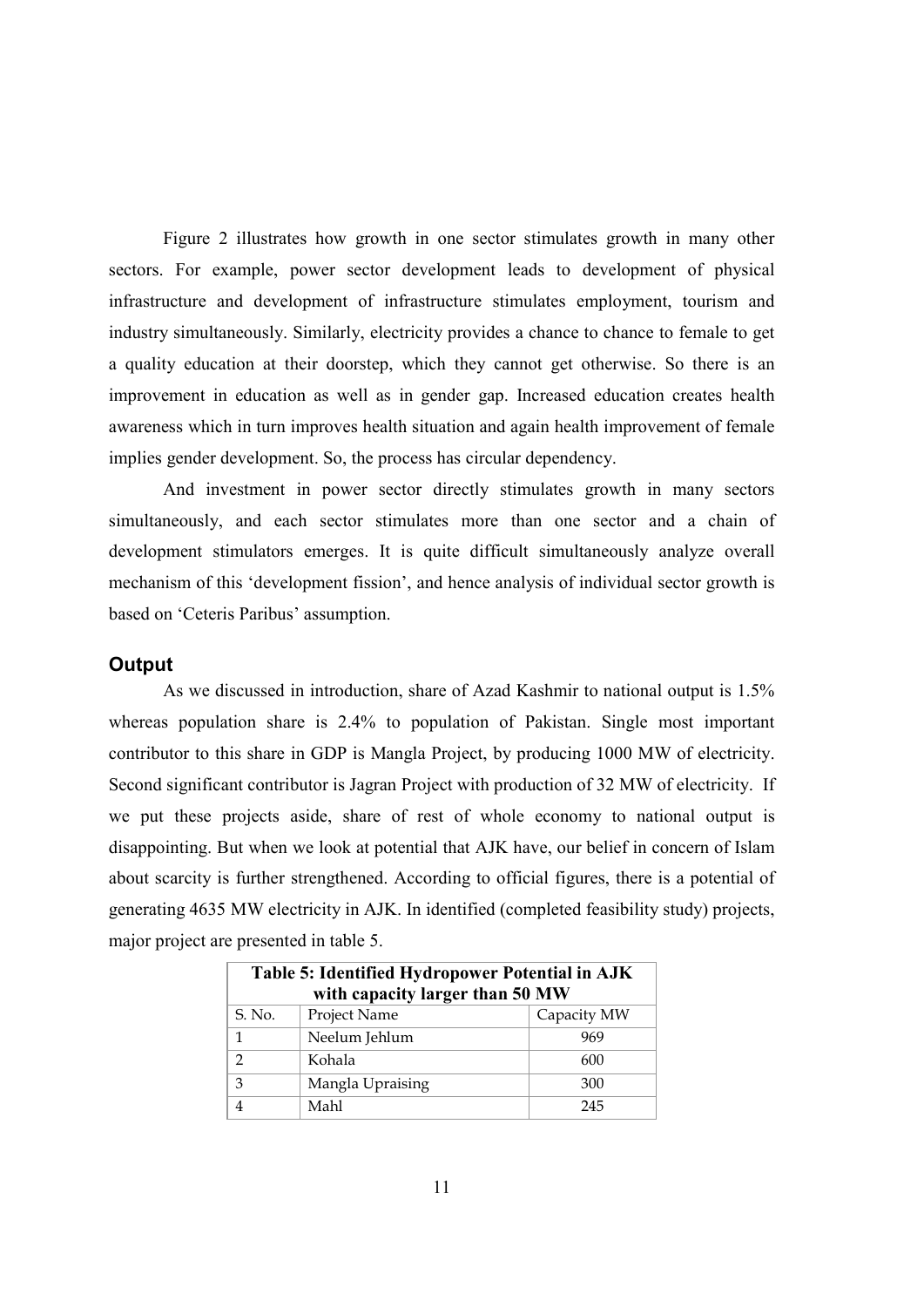| 5                                         | Karoti          | 240  |  |
|-------------------------------------------|-----------------|------|--|
| 6                                         | Azad Patan      | 222  |  |
| 7                                         | Rajdhani        | 132  |  |
| 8                                         | Chakothi Seri   | 131  |  |
| 9                                         | Patrind         | 130  |  |
| 10                                        | Kotli           | 100  |  |
| 11                                        | Gulpur          | 100  |  |
| 12                                        | Jagran II       | 90   |  |
| 13                                        | New Bong Escape | 79   |  |
| 14                                        | Sehra           | 65   |  |
| Total                                     |                 | 3403 |  |
| Source: Private Power Cell, Govt. of AJ&K |                 |      |  |

These are projects with identified sites and initial feasibility reports. This does not include projects with less than 50 MW capacities. Beside these, there are certain reasons to believe that actual capacity is much more than presented here. Anyway, if working of these major projects have had started, these projects would be able to provide multiple of total budget of AJK. Power sector contribute this growth potential both directly and indirectly. Direct contribution is due to expected revenue generated by selling of electricity, and indirect contribution is due to stimulation of growth in other sectors lead by power sector growth. The indirect impact on output through the channels we list below is surplus. So, HEP is easy and effective tool to uplift output at local and national level.

#### Energy

Today, one of major problems entire world is facing is provision of energy for household, industry, transport etc. In fact, power sector is the soul of all economic and social activities. In recent decades, two economies of region i.e. China and India showed extra ordinary performance in economic sector. No doubt one of the reasons of this wonderful performance is provision of cheap electricity to industry. It would be interesting to know that China 43000 small schemes with an aggregate installed capacity of 26 GW that are currently in operation<sup>6</sup>. This has contributed substantially to the provision of electricity to the nation's rural areas.

 $6$  World Energy Survey (2005). World Energy Council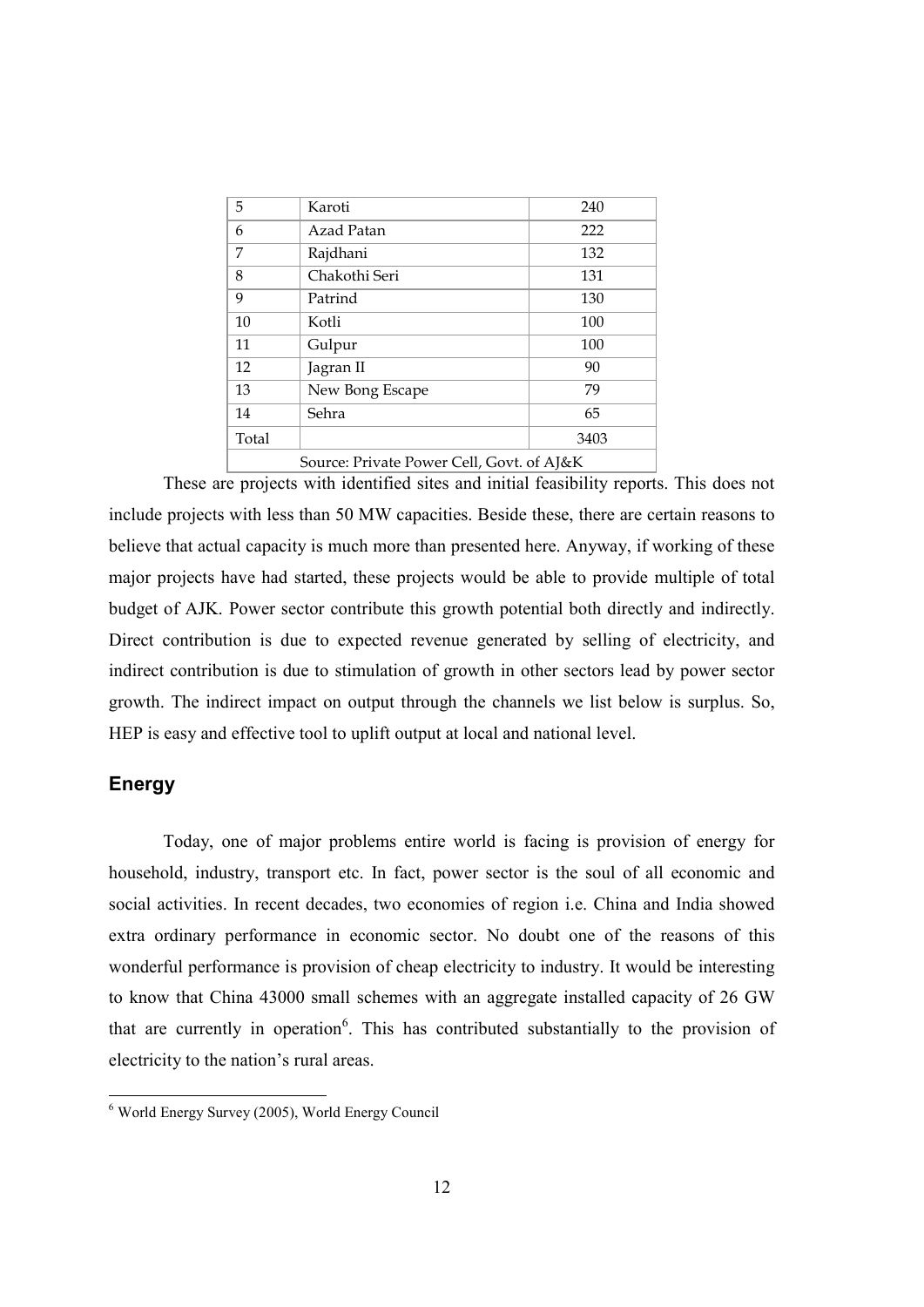In 2005, total installed power projects in Pakistan were having capacity of about 19,379 MW and share of hydroelectricity to this production was 6494 MW, which is 34% of total production. According to official figures, shortage of energy that Pakistan<sup>7</sup> will face by 2009-10 is 5,529 MW. Pakistan must tackle this increasing energy demand to maintain the growth process and to meet this demand; two options are available *i.e.* hydro or thermal projects.

Hydro-power potential, wherever available, is perhaps most feasible source of creation of consumable energy. Its priority onto other sources is due to multiple reasons e.g. (i) sustainability; unlike fossil fuel, hydropower generation source is not dependent on underground stock of fuel and can be utilized whenever Allah blesses some region with rainfall. It is not a phenomenon of years and decades rather forever. (ii) Economic efficiency; hydropower generation is the cheapest source of energy and can be very helpful in provision of cheap energy to household and industry. (iii) Minimal environmental disturbance; unlike energy sources that depend on combustion of hydrocarbons, generation of hydroelectricity does not depends on any combustion process which in turn creates serious threats to environment. Allah blessed Pakistan with lot of potential in this energy source and according to official figures; total potential in Pakistan is about 41,000 MW. This potential, if utilized, can fulfill total demand of energy allowing thermal resources to be utilized for other purposes e.g. motor fuel, production of fertilizers etc. Even after fulfilling local demand, we may have surplus energy for export, by proper utilization of hydro-resources only.

#### **Employment**

As we discussed in introduction; implementation of an HEP affects employment opportunities through multiple channels with all channels having positive impact on employment level. Brief analysis of these channels is as follows:

<sup>&</sup>lt;sup>7</sup> Pakistan Energy Book, 2005, Govt. of Pakistan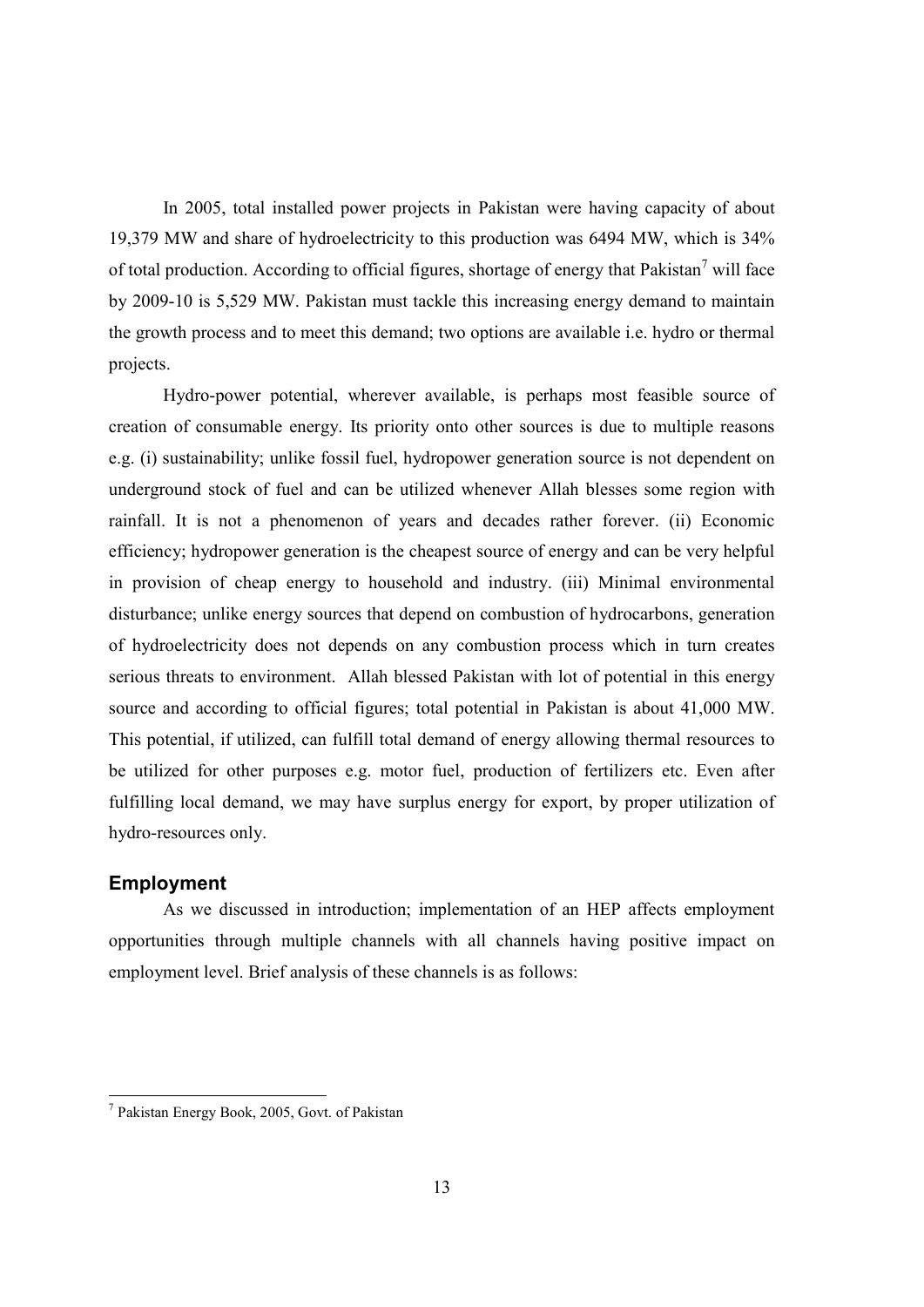- Mechanism 1: *Direct creation of employment opportunities;* this include labor force required to work on construction of project and labor force required to draw and maintain transmission lines. Both skilled and unskilled manpower would be employed in such projects
- Mechanism 2: *<u><i>Employment opportunities for production and transportation of*</u> construction material; construction an HEP might stimulate employment opportunities in many industries like cement, steel, as well as in transportation
- Mechanism 3: *Creation of employment due to multiplier effect caused by increased expenditures*; it is well known to economists that increased expenditure raise level of income which in turn raises demand for good and services. Hence stimulate employment opportunities

These three mechanisms which relate investment to employment are valid for any type of investment however, remaining mechanisms are specific for power projects and they are:

- Mechanism 4: *Creation of employment opportunities due to provision of electricity to more and more industries*; Azad Jammu and Kashmir is severely underdeveloped in industries and one major reason for this low performance is absence of electricity. Provision of electricity might stimulate industry, creating more employment opportunities.
- Mechanism 5: *Creation of employment through surplus revenue;* this mechanism is more specific i.e. specific to hydropower projects. Hydropower projects are perhaps cheapest source of creation of consumable energy. Providing cheap energy to industries might create surplus revenue for firms which can be utilized for further investment creating more employment opportunities.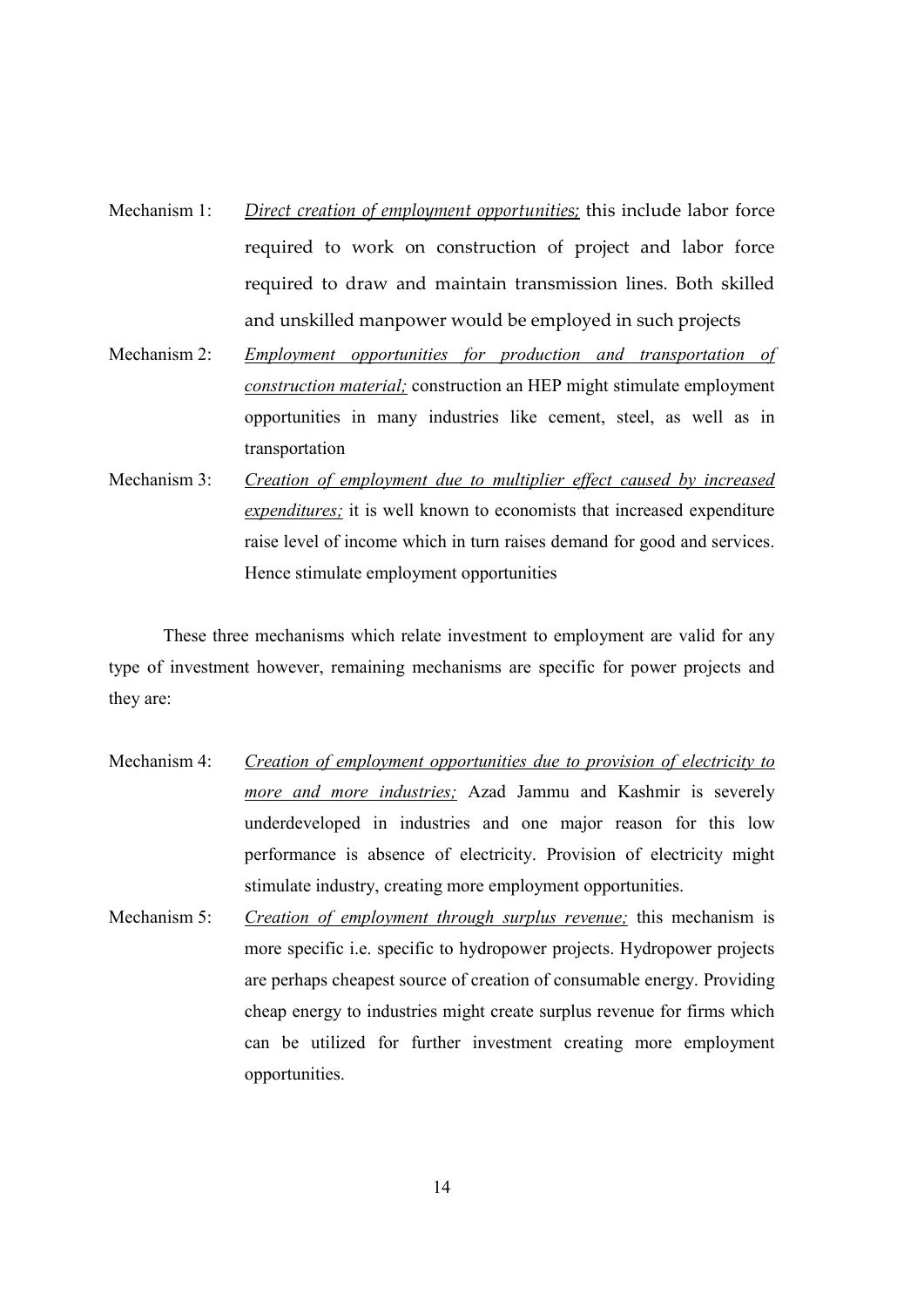## Mechanism  $6$ Creation of employment through Gender Development; in some rural area of AJK, participation of female in economic activities other than household is negligible. Beside few women engaged in teaching, there is no other economic activity available to these women. Provision of electricity may give rise to household industry creating opportunities for female as well.

Therefore, to uplift level of employment at local and national level, HEP can play very important role.

#### **Infrastructure**

Condition of physical infrastructure in AJK is not very good. A serious shock to existing infrastructure was the terrific earthquake making conditions even worse in this sector. Some areas of AJK faced warlike situation for more than one decade and frequent fight of troops destroyed civilian infrastructure as well. In Athmogam, the headquarter of Dist. Neelum, none of public utility building was usable in 2004, when war on line of control was cooled down. Sharda, historical and most beautiful site in AJK, is another example of such destruction. Similar situation was faced on entire area of line of control. Roads and public utility buildings like schools and hospital are less than sufficient in most areas of AJK. To explain condition of roads and transportation, it would be sufficient to tell that Kel town which is at a distance of 160 KM from Muzaffarabad, the capital of AJK. To reach Kel, more than 10-12 hours are required. This is self speaking evidence on quality of road infrastructure.

#### Fig 3: Infrastructure Development lead by Power Sector Development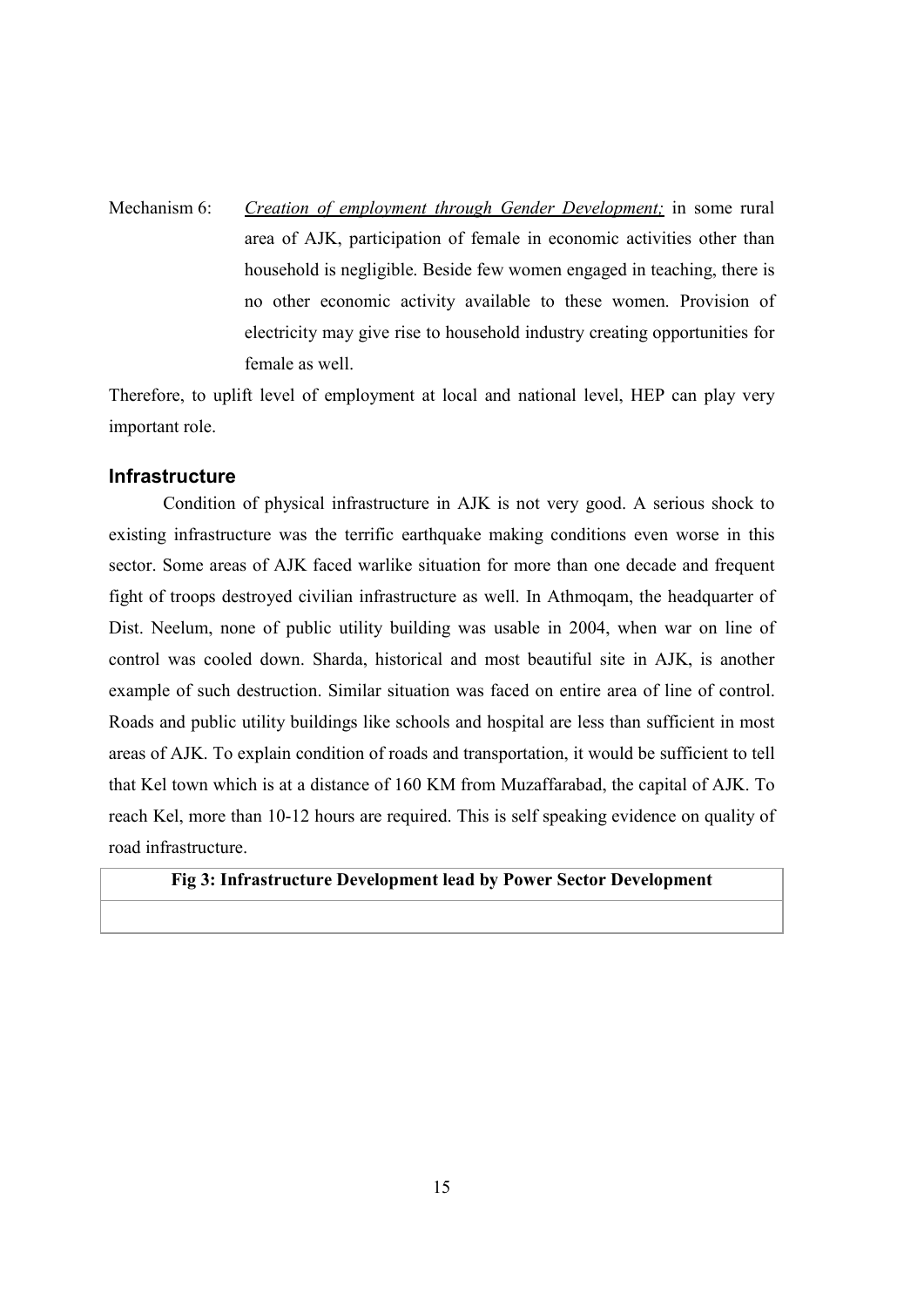

The documented evidence for inferior position of infrastructure is in table 1, which shows that length metaled per square kilometer in AJK is 0.35 Km compared to 1.70 Km at national level. Implementation of a power project might be helpful in development of infrastructure by several ways-the area that does not have access to electricity, it is not possible to use advanced technology to develop infrastructure and this condition can be altered by provision of electricity. Development of roads is necessary to communicate construction material at site of project that might improve transport related infrastructure in the area of implementation of project. Technical institution to train manpower to share in development of physical infrastructure can be done only by provision of electricity.

#### **Agriculture**

In most of cases, power projects need formation of canals/tunnel/storage which can also be utilized to provide water to agriculture at local level. Mostly, the projects that are identified in AJK does not have associated plan of reservoirs, however, tunnels and canals are part of projects. These tunnels/canals can be used to provide water for agriculture as well. Furthermore, provision of electricity can be useful in processing/preserving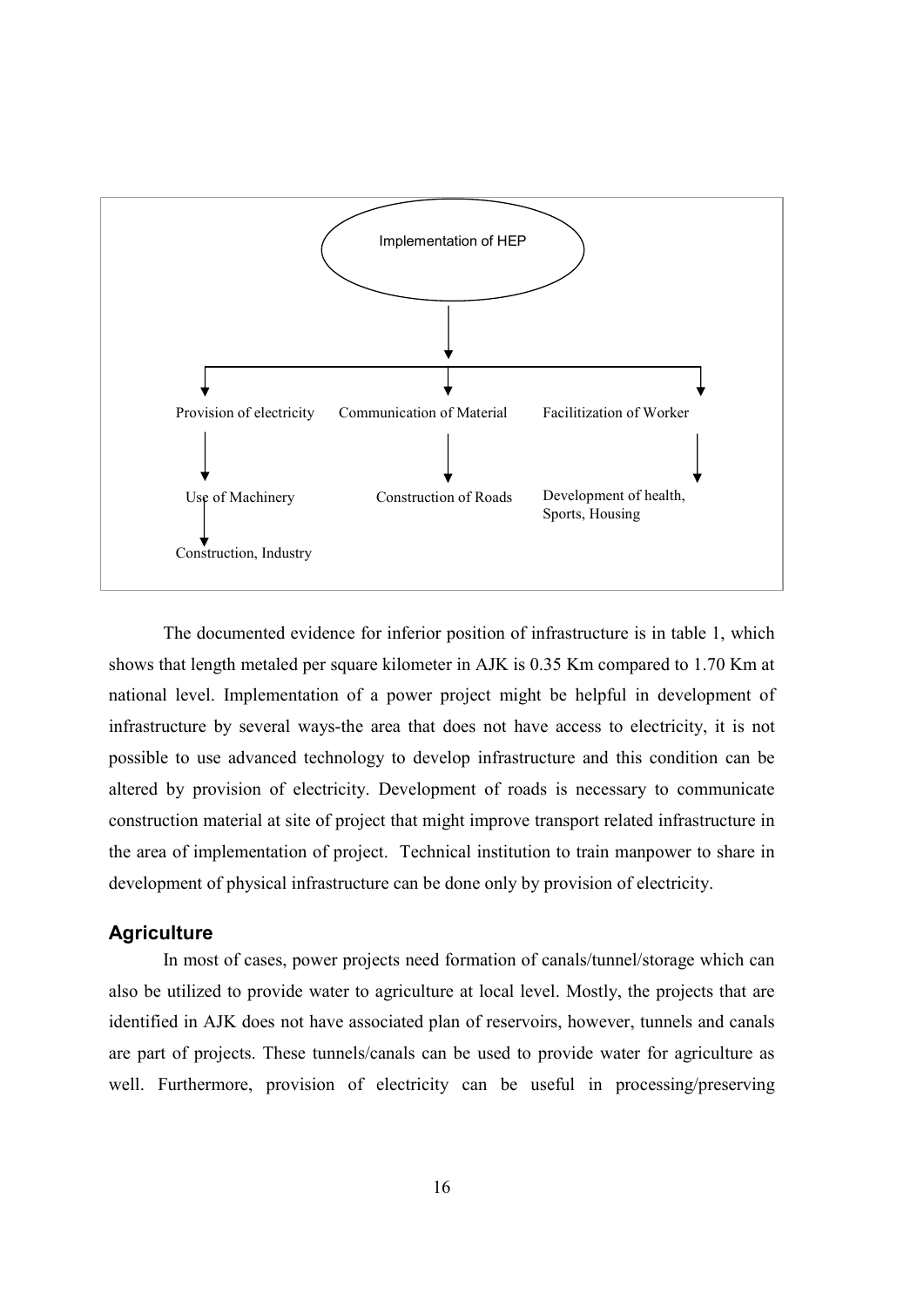agricultural products so that marketing can be done. AJK is rich in many types of fruits like apple but their marketing can hardly be done in absence of modern technology of preservation and transportation of these products.



For example, Wild Cherri is a unique delicious fruit having very small life (less than one day) without preservation. This fruit is found in far-off hilly area and can not be marketed even in Muzaffarabad. Local marketing of product will also develop by number of channels e.g. improved purchasing power, sale to outsiders working in area etc.

#### **Forests**

Forests of AJK are enriched with world famous 'Deodar' and 'Cheerh (Pine)' trees carrying very high prices in national and international market. But for locals of Azad Kashmir, these trees are nothing more than fuel for combustion. Majority of resident of rural areas of AJK have forest as only source of fuel for daily use. The far-off areas like Neelum valley, Leepa valley, Nakial, Forward Kahota etc. are rich in forests but have forests as only source of fuel. Obviously, this creates heavy threat for forests. According to official figures 42% of area of AJK consists of forests but in last 60 years after independence a large portion of forests has been chopped down. Following example would be sufficient to realize tremendous loss we are facing in this sector. Neelum Valley has a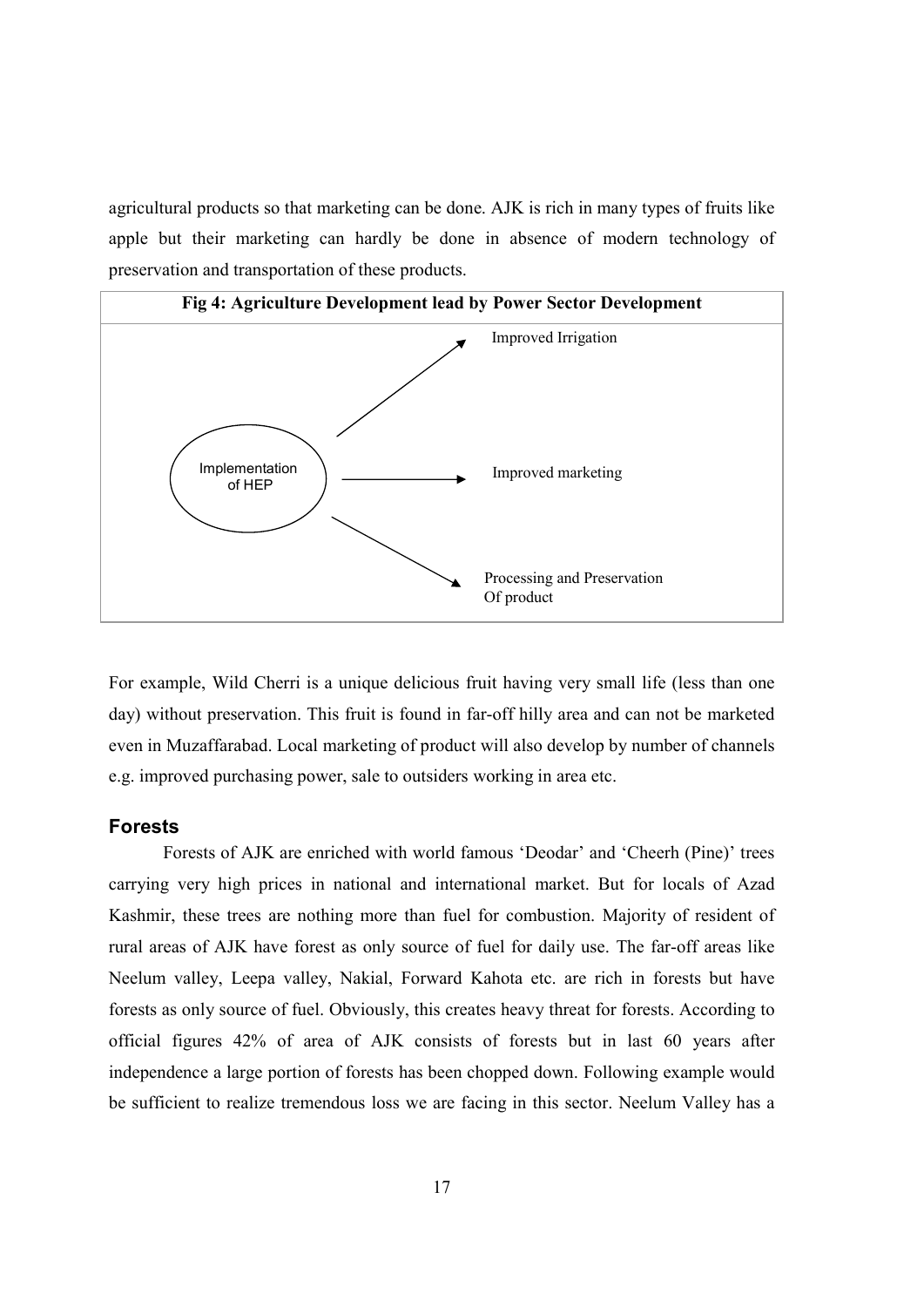population of over 169,000 and assuming average family size to be 7, there are about 24000 families in the valley. Each family cuts a full grown tree at least once in two years and hence 12000 full grown trees are chopped down. The trees chopped for building purpose are not included. Average size of a full grown tree is 200 cubic feet carrying about Rs.120000 price in Islamabad. So, every year we burn the forest worth Rs.1.5 billion just in one region i.e. Neelum Valley. Similarly, Leepa Valley, Forward Kahota, Nakial and many other areas totally depend on forests as a fuel.

Hydroelectricity can be used as alternate source of energy, decreasing dependency of locals on forests. For this, it is not necessary to create heavy system of transmission lines in far off villages of the area; rather each village has potential to create electricity for it and surrounding as well. The small and medium size projects implemented in rural areas would be he helpful in this regard. Provision of electricity not only saves valuable amount of forests, but also have positive impact on environment.

#### **Industry**

Industrial sector is very poor in AJK except for Mirpur city. Small industrial units which one can count on fingers are there in AJK with no medium or large units except in Mirpur. According to official figures, only 12000 people are employed in industrial sector which is  $0.33\%$  of total population.

A lot of mineral resources, forests, and medicinal herbs are found in AJK which can provide basis for industrial infrastructure. Below is the table that shows potential of mineral resources found in AJK.

| Table 6: Potential of Important Minerals in AJK |                      |                     |                     |  |  |
|-------------------------------------------------|----------------------|---------------------|---------------------|--|--|
| <b>Mineral Name Reserves</b>                    |                      | <b>Mineral Name</b> | <b>Reserves</b>     |  |  |
| Gypsum                                          | 05.000 Million Tons  | Ruby                | Million<br>44.000   |  |  |
|                                                 |                      |                     | Grams               |  |  |
| Coal                                            | 30.000 Million Tons  | Tourmaline          | Un-assessed         |  |  |
| Bauxite                                         | 07.000 Million Tons  | Dolomite            | 03.000 Million Tons |  |  |
| Cement                                          | 100.000 Million Tons | Pozolana            | 01.000 Million Tons |  |  |
| Material                                        |                      |                     |                     |  |  |
| Marble                                          | 34.000 Million Tons  | Bentonite           | 08.000 Million Tons |  |  |
| Graphite                                        | 01.000 Million Tons  | Granite             | 15.000 Million Tons |  |  |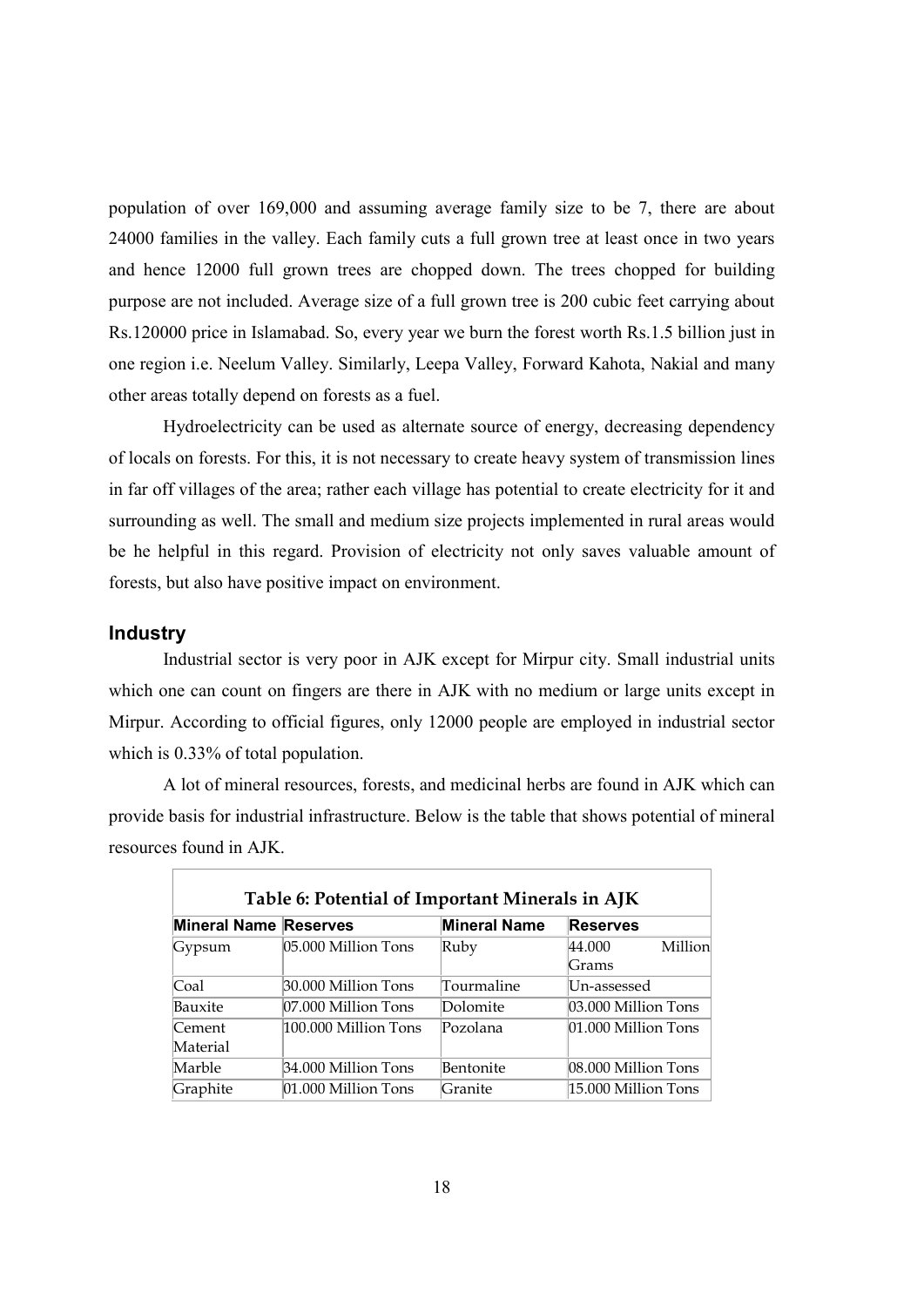| Limonite                                        | $0.065$ Million Tons | Feldspar | $[01.500$ Million Tons |  |
|-------------------------------------------------|----------------------|----------|------------------------|--|
| Soapstone                                       | $0.065$ Million Tons | Slate    | $[01.500$ Million Tons |  |
| Source: Directorate of industries, Muzaffarabad |                      |          |                        |  |

Industrialization needs electricity, which we have presented, is not there in many rural areas. As for as potential is concerned, if instead of using fuel, limited trees from forests are allowed to be processed to make furniture, AJK can be converted into industrial state. But this is not possible without provision of electricity at village level. Stocks of many minerals and precious stones have been discovered so far in AJK. Units can be installed for processing of these stocks to be put in market. Precious medicinal herbs and botanical material is there in the forests of AJK and it is possible to develop these items in local industrial units provided electricity is there.

#### **Tourism**

Again there are multiple channels linking implementation of HEP to tourism. Developed infrastructure might facilitate tourist visiting natural beauty of lush green scenic valleys of AJK. Creation of tunnels/reservoirs/canals for HEP create more places for tourists to visit and enjoy.



#### **Education**

No computer education is there in most of rural areas of AJK simply because there is no electricity. Similarly other student's activities needing electricity are not possible in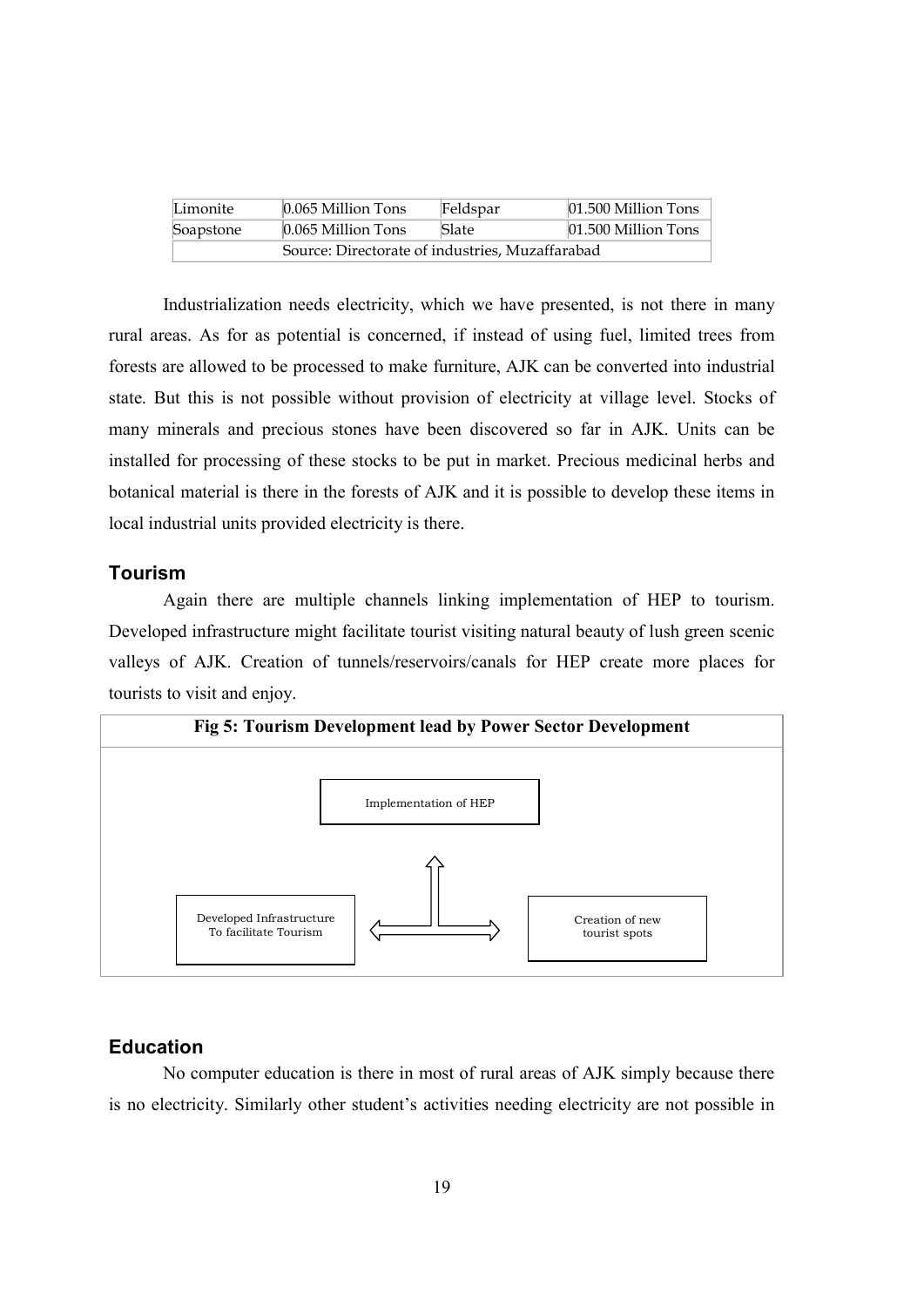such areas. In snow covered cold and long nights of winter, provision of electricity could lead to utilize time which can not be utilized otherwise.



Need based technical education to meet requirement of HEP is also expected. Developed infrastructure can help teachers from outside of far off valleys to stays in educational institutions and improve educational conditions there.

#### **Health**

Health facilities play crucial role in rural development and provision of modern health facilities is possible only if electricity is there. Without proper health facilities at local level and very weak situation of transport facilities, far-off villages are suffering a very bad situation. Villages need health infrastructure at local level and for this HEP can play very important role.

#### Fig 7: Health Development lead by Power Sector Development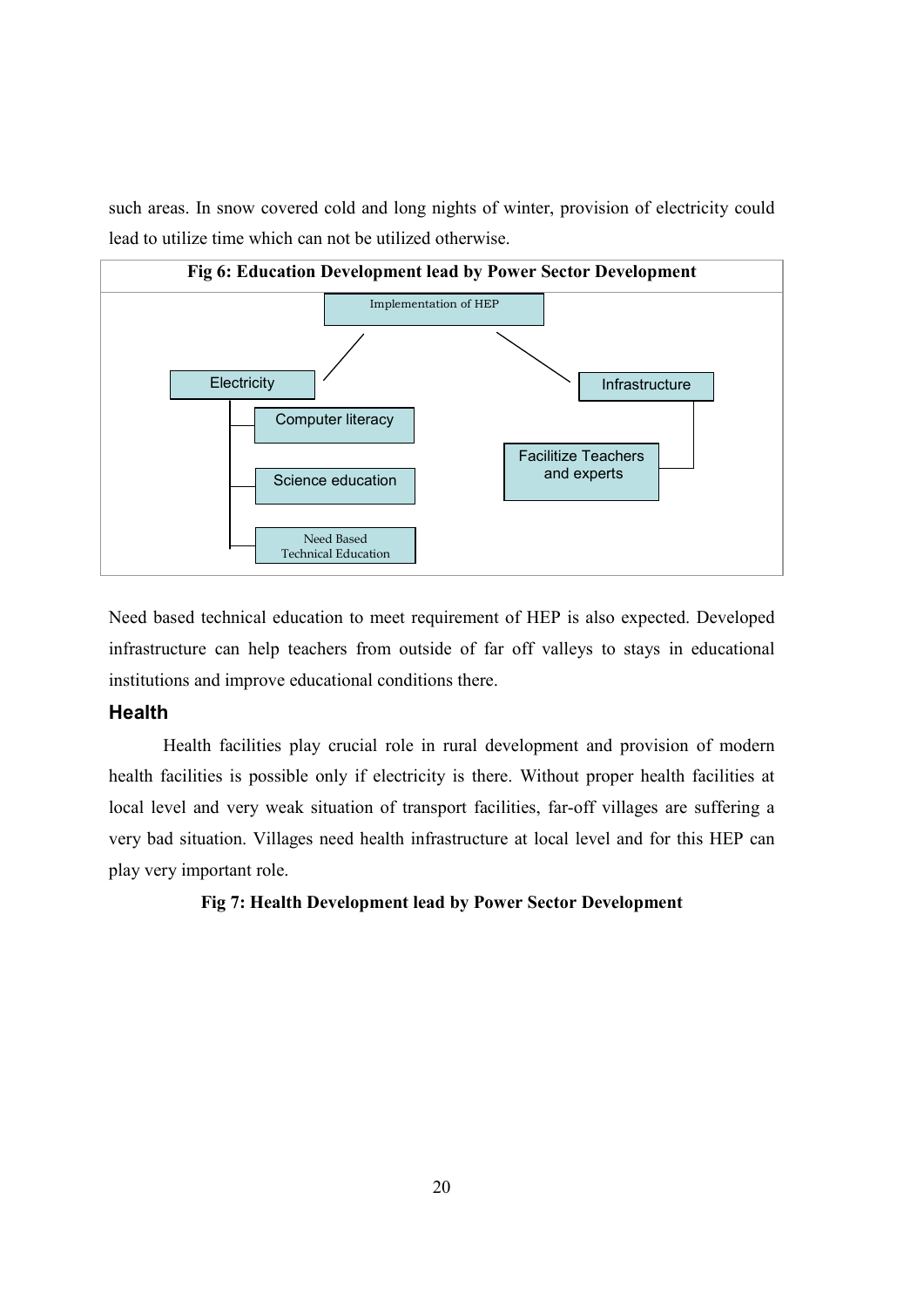

Secondly, experts and doctors are unlikely to stay in an area not having even facility of electricity. There are indirect channels as well linking HEP to health situation.

#### **Gender development**

Gender gap is very obvious in many far-off areas of Azad Kashmir. The reasons are obvious, in the snow covered winters; people are more reluctant to send their girls to schools. People of middle class send their children to cities for education, but sending a girl to a far-off school is much more problematic for them. No economic activity other than household is available to women of rural area.

By similar channels as discussed above, an HEP is expected to improve female's situation in the rural areas. That is, improved infrastructure can facilitate external experts and educationists to reside in the area. Computer literacy and Science Education is possible in local institution, household industries are possible which can provide a pastime to women in snow covered winters with an extra source of revenue.

## 4. Case study; do on real situation favors our analysis?

Our analysis presents a beautiful picture of hypothetical AJK with multiple power projects. But does on ground situation supports our analysis; this question is crucial.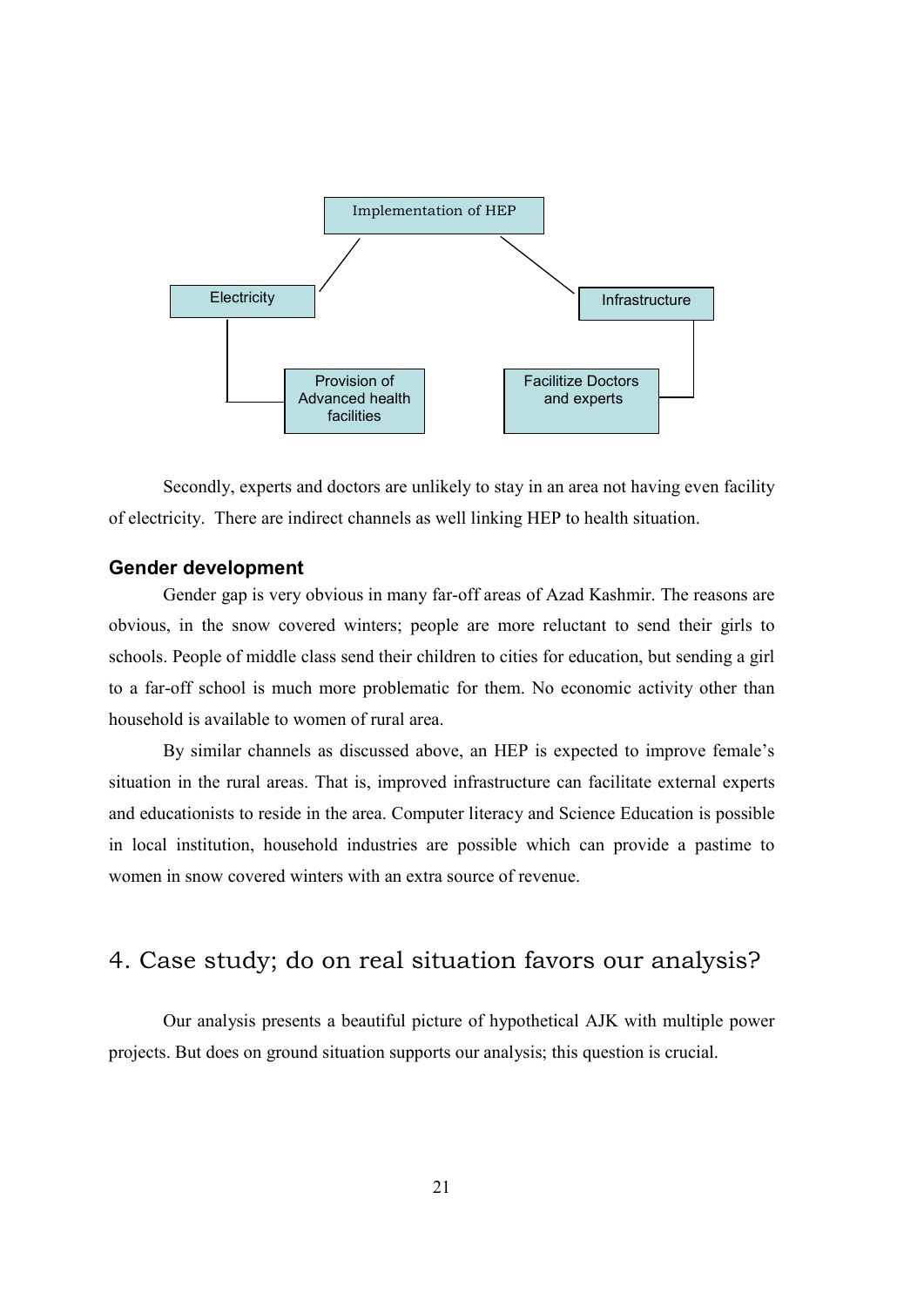We have two cases as examples both supporting our analysis. First case is Mirpur, where Mangla hydropower project is working, producing about 1000 MW of electricity. There is no conflict in the view that Mirpur today is most developed city in AJK. There is a valuable share of this city in national development. It is only city of AJK with large size industries. However there may be alternate view on reasons of development of this city, but role of HEP cannot be neglected in any line of argument.

Second example is town Kutton, located near Jagran HEP. This town is located in far-off Neelum Valley and is perhaps most developed town in the entire valley. This town has tourist resort, hospital, educational institutions and regional offices of many NGO's working in that area. All villages near this town are electrified and metaled road runs between the town. Before implementation of project, situation of this town was not different from other towns of area but as a consequence of implementation of HEP, it is now well developed town in the area.

These two examples, to some extent, support the analysis presented in the study. However, there are certain reasons to believe that the potential progress is partially achieved in these two projects. For both projects, the local govt. has no share royalty of projects so the development of local infrastructure is less than potential development. In case of Jagran project, the area remain serious effectee of cross border conflicts and hence only partial impacts of potential development can be achieved. However, we need a further deep investigation of possible costs and benefits of such projects.

## 5. Obstacle in implementation of hydroelectric projects:

We have seen so far, that to uplift multi-sector development process HEPs can play a role which no other investment can play. Now we discuss what type of obstacles are there in implementation of such projects. There may be three types of obstacles in implementation of such projects i.e. financial, political and technical. No doubt Govt. of AJK does not have enough resources to launch a mega project, but this obstacle can be removed with the help of Federal Govt. and other countries. For Govt. of Pakistan, it is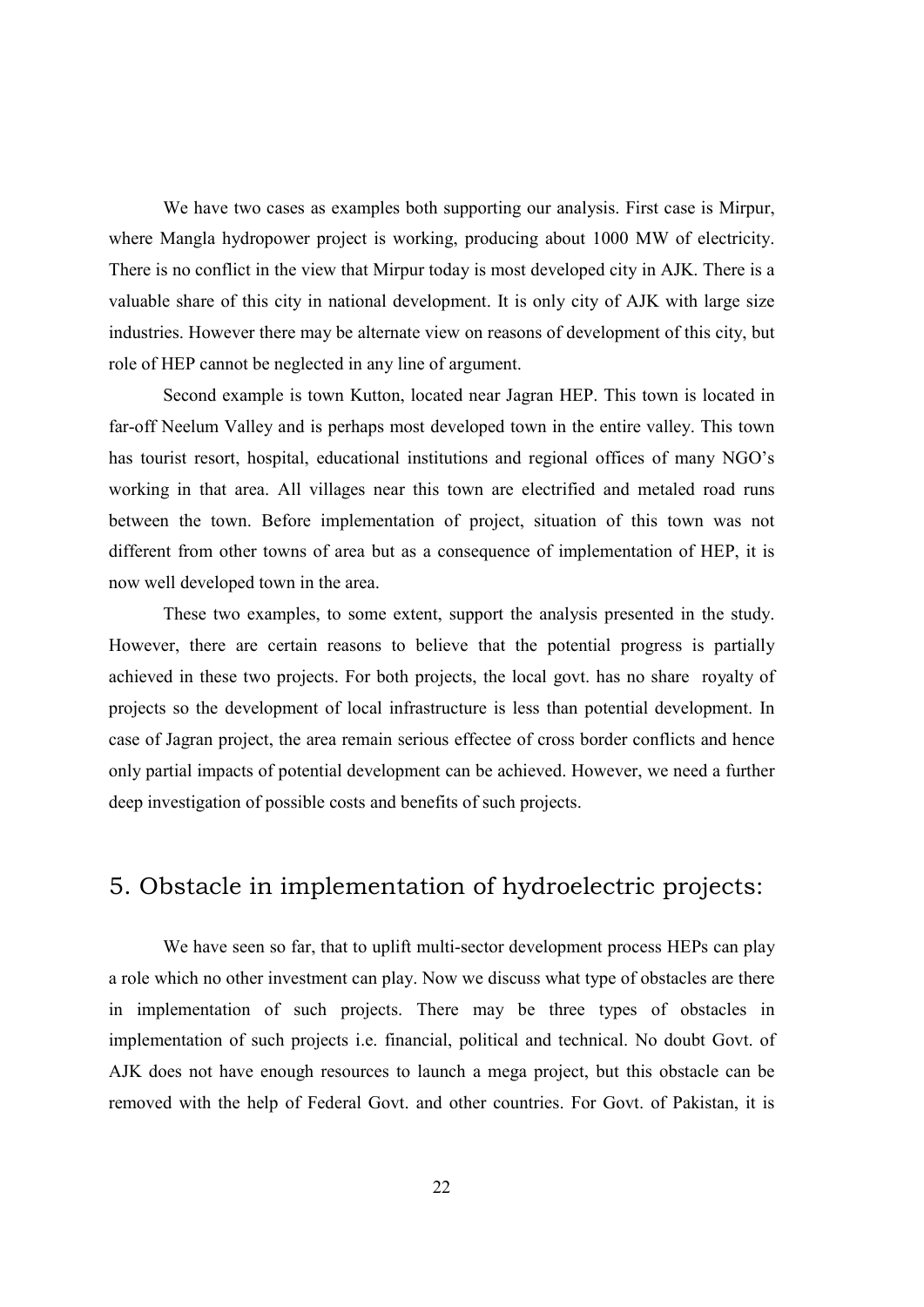necessary to launch power projects either thermal or Hydel in order to maintain economic growth. So, instead of financing a thermal project, an HEP is in the benefit of local resident and nation. Second problem is political. An example of such political problem is implementation of Kala Bagh project which is pending due to political reasons. But historical record is evident that people of AJK shown more responsible behavior in this regard. Extension of Mangla Project is an example. Moreover, political problems have a political solution as well which our policy makers should be thinking for. Third possible problem in implementation of project is technical obstacles. Technical obstacles may be of two types, lack of expertise or lack of necessary infrastructure. These are the problems which policy makers should focus and should some solution for them and it is not an impossible job.

## 6. Recommendations:

Since power problem is one major problems Pakistan is facing these days, HEP offer a good opportunity tackle this problem. Moreover, growth in power sector stimulates growth in multiple dimensions, so it needs due attention of competent personalities. For Azad Kashmir, implementation of such projects is further more important because it provides basis for sustainable development in the area. The conventional contributor to economic activities *i.e.* agriculture and forests can not provide basis for sustainable development because former suffer lack of potential and later is a diminishing source.

Furthermore research is needed in more technical way about costs and benefits of possible implementation of HEP's. This issue is worthy for serious attention of academicians and researchers.

### References: